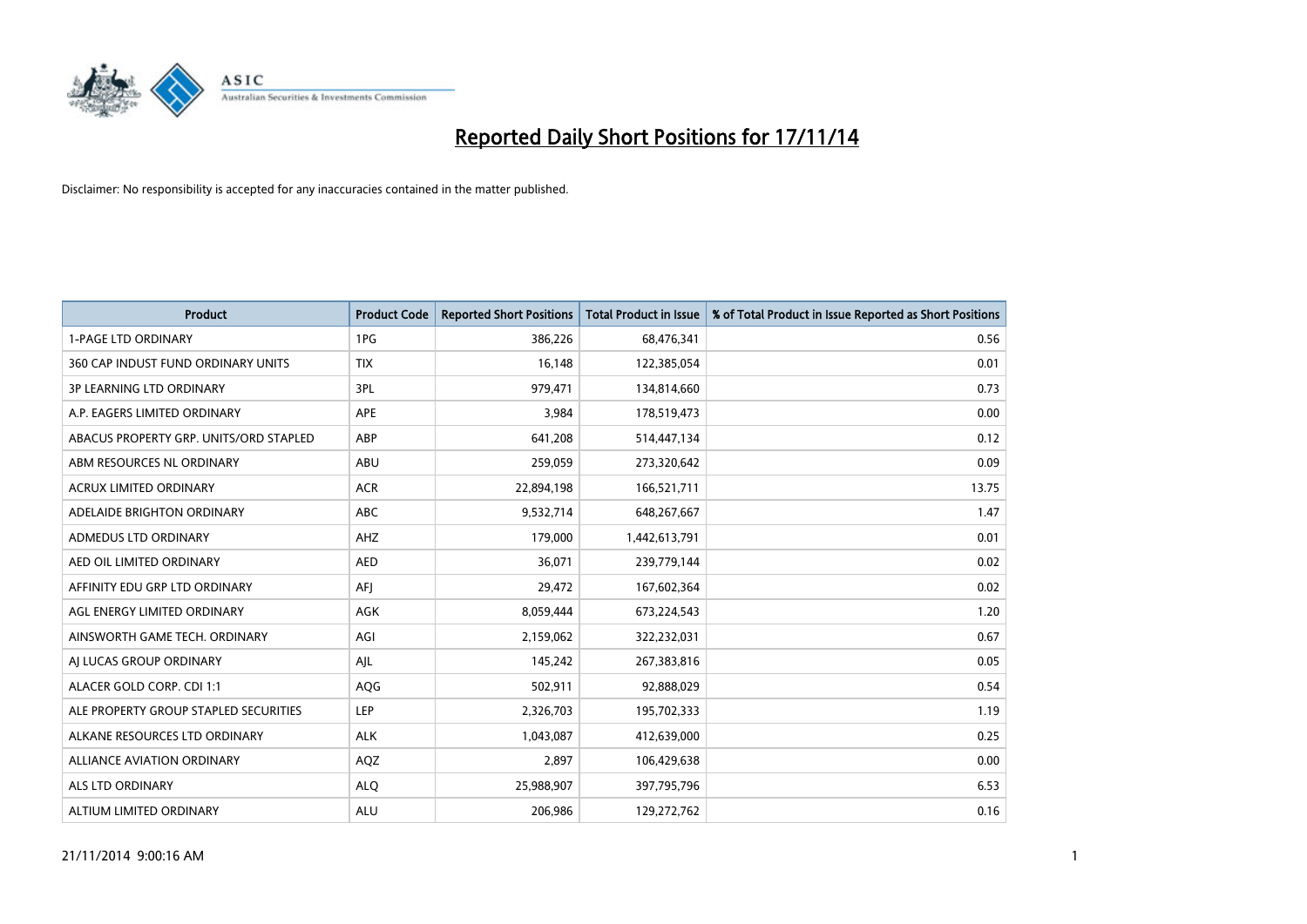

| <b>Product</b>                          | <b>Product Code</b> | <b>Reported Short Positions</b> | <b>Total Product in Issue</b> | % of Total Product in Issue Reported as Short Positions |
|-----------------------------------------|---------------------|---------------------------------|-------------------------------|---------------------------------------------------------|
| ALUMINA LIMITED ORDINARY                | <b>AWC</b>          | 39,221,877                      | 2,806,225,615                 | 1.40                                                    |
| AMALGAMATED HOLDINGS ORDINARY           | <b>AHD</b>          | 1,797                           | 157,911,826                   | 0.00                                                    |
| AMCOM TELECOMM. ORDINARY                | AMM                 | 5,677,524                       | 266,399,148                   | 2.13                                                    |
| AMCOR LIMITED ORDINARY                  | AMC                 | 6,996,769                       | 1,206,684,923                 | 0.58                                                    |
| AMP LIMITED ORDINARY                    | AMP                 | 14,696,146                      | 2,957,737,964                 | 0.50                                                    |
| ANSELL LIMITED ORDINARY                 | <b>ANN</b>          | 6,116,501                       | 153,139,924                   | 3.99                                                    |
| ANTARES ENERGY LTD ORDINARY             | AZZ                 | 493,539                         | 255,000,000                   | 0.19                                                    |
| ANZ BANKING GRP LTD ORDINARY            | ANZ                 | 14,648,930                      | 2,756,627,771                 | 0.53                                                    |
| APA GROUP STAPLED SECURITIES            | <b>APA</b>          | 12,354,603                      | 835,750,807                   | 1.48                                                    |
| APN NEWS & MEDIA ORDINARY               | <b>APN</b>          | 451,606                         | 1,029,041,356                 | 0.04                                                    |
| APN OUTDOOR GRP ORDINARY                | <b>APO</b>          | 4,140,478                       | 166,614,509                   | 2.49                                                    |
| AQUARIUS PLATINUM. ORDINARY             | <b>AOP</b>          | 7,389,610                       | 1,465,473,903                 | 0.50                                                    |
| ARAFURA RESOURCE LTD ORDINARY           | <b>ARU</b>          | 2,000                           | 441,270,644                   | 0.00                                                    |
| ARB CORPORATION ORDINARY                | <b>ARP</b>          | 1,133,032                       | 72,505,302                    | 1.56                                                    |
| ARDENT LEISURE GROUP STAPLED SECURITIES | AAD                 | 1,337,659                       | 438,666,245                   | 0.30                                                    |
| ARENA REIT. ORDINARY UNITS              | <b>ARF</b>          | 143,756                         | 211,495,653                   | 0.07                                                    |
| ARISTOCRAT LEISURE ORDINARY             | ALL                 | 645,188                         | 630,022,253                   | 0.10                                                    |
| ARRIUM LTD ORDINARY                     | ARI                 | 68,375,503                      | 2,937,293,755                 | 2.33                                                    |
| ASALEO CARE LIMITED ORDINARY            | AHY                 | 5,881,035                       | 603,469,434                   | 0.97                                                    |
| ASCIANO LIMITED ORDINARY                | <b>AIO</b>          | 3,757,985                       | 975,385,664                   | 0.39                                                    |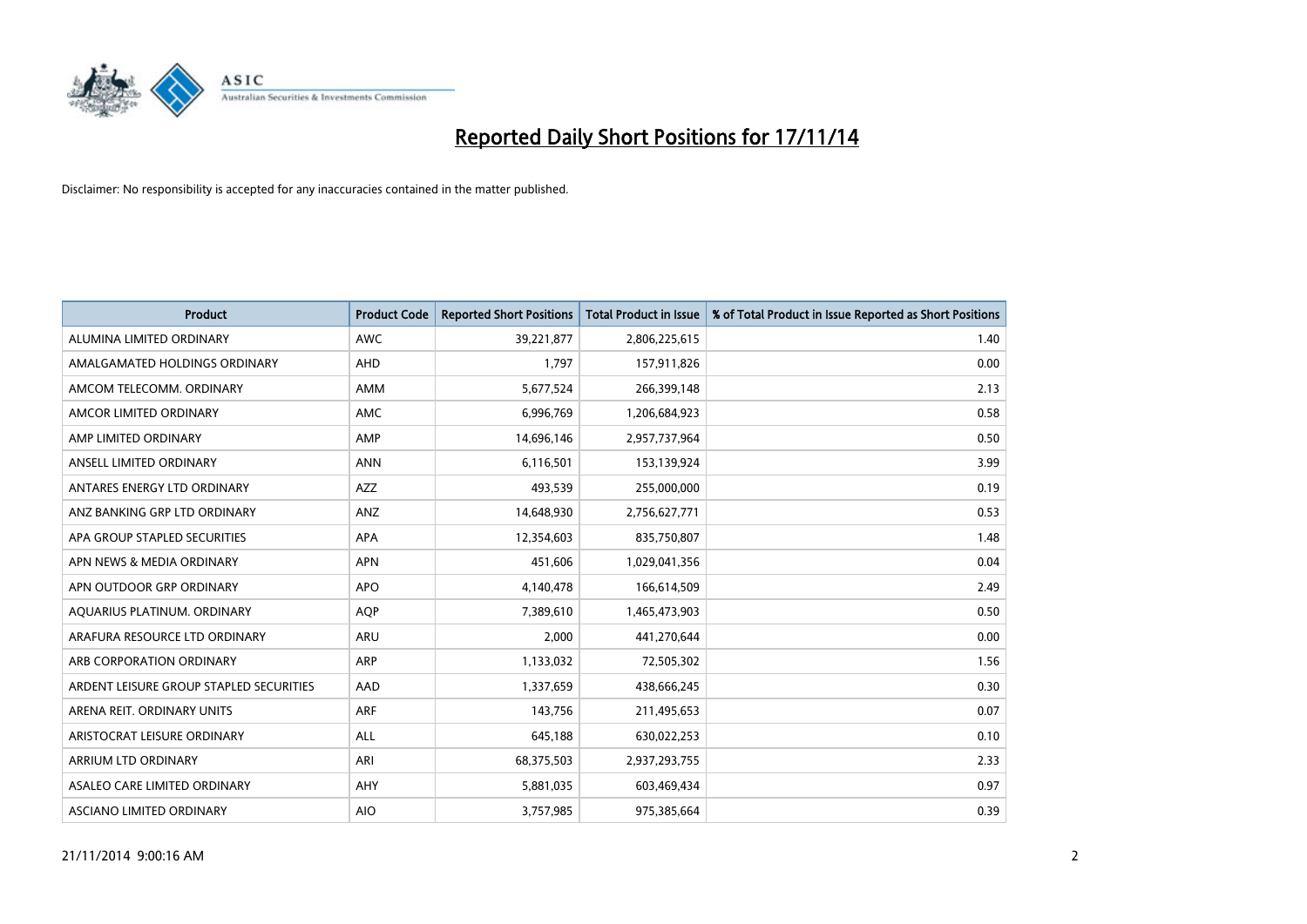

| <b>Product</b>                            | <b>Product Code</b> | <b>Reported Short Positions</b> | <b>Total Product in Issue</b> | % of Total Product in Issue Reported as Short Positions |
|-------------------------------------------|---------------------|---------------------------------|-------------------------------|---------------------------------------------------------|
| ASHLEY SERVICES GRP ORDINARY              | <b>ASH</b>          | 222,411                         | 150,000,000                   | 0.15                                                    |
| ASPEN GROUP ORD/UNITS STAPLED             | APZ                 | 143,053                         | 113,183,450                   | 0.13                                                    |
| ASTRO JAP PROP GROUP STAPLED US PROHIBIT. | AJA                 | 171,674                         | 67,211,752                    | 0.26                                                    |
| ASX LIMITED ORDINARY                      | ASX                 | 5,279,455                       | 193,595,162                   | 2.73                                                    |
| ATLAS IRON LIMITED ORDINARY               | <b>AGO</b>          | 111,813,585                     | 919,475,619                   | 12.16                                                   |
| ATRUM COAL NL ORDINARY                    | ATU                 | 87,848                          | 170,142,959                   | 0.05                                                    |
| AUCKLAND INTERNATION ORDINARY             | AIA                 | 68,155                          | 1,190,484,097                 | 0.01                                                    |
| AURIZON HOLDINGS LTD ORDINARY             | AZJ                 | 2,818,742                       | 2,137,284,503                 | 0.13                                                    |
| AUSDRILL LIMITED ORDINARY                 | <b>ASL</b>          | 21,721,579                      | 312,277,224                   | 6.96                                                    |
| AUSENCO LIMITED ORDINARY                  | AAX                 | 914,073                         | 168,449,799                   | 0.54                                                    |
| AUSNET SERVICES STAPLED SECURITIES        | <b>AST</b>          | 34,945,497                      | 3,425,244,162                 | 1.02                                                    |
| AUST INDUSTRIAL REIT UNIT                 | ANI                 | 204,314                         | 96,288,031                    | 0.21                                                    |
| AUSTAL LIMITED ORDINARY                   | ASB                 | 790,562                         | 346,379,377                   | 0.23                                                    |
| AUSTBROKERS HOLDINGS ORDINARY             | <b>AUB</b>          | 75,199                          | 61,712,763                    | 0.12                                                    |
| AUSTEX OIL LIMITED ORDINARY               | <b>AOK</b>          | 62,000                          | 558,571,402                   | 0.01                                                    |
| AUSTIN ENGINEERING ORDINARY               | ANG                 | 938,098                         | 84,274,004                    | 1.11                                                    |
| AUSTRALIAN AGRICULT. ORDINARY             | AAC                 | 5,717,964                       | 532,474,721                   | 1.07                                                    |
| AUSTRALIAN PHARM. ORDINARY                | API                 | 10,568,438                      | 488,115,883                   | 2.17                                                    |
| AUTOMOTIVE HOLDINGS ORDINARY              | AHE                 | 2,148,735                       | 306,437,941                   | 0.70                                                    |
| AVANCO RESOURCES LTD ORDINARY             | AVB                 | 3,164,849                       | 1,661,675,855                 | 0.19                                                    |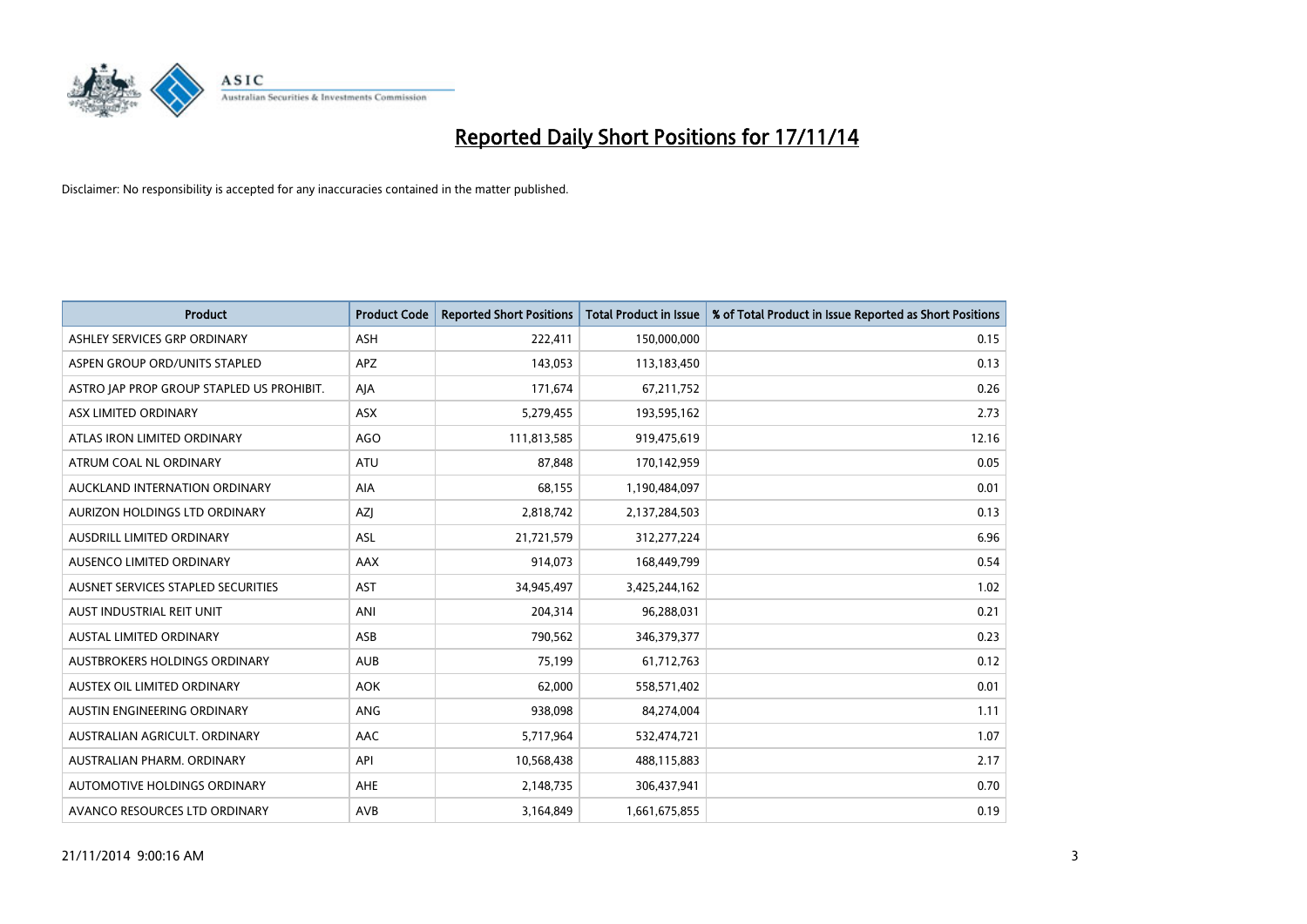

| <b>Product</b>                       | <b>Product Code</b> | <b>Reported Short Positions</b> | <b>Total Product in Issue</b> | % of Total Product in Issue Reported as Short Positions |
|--------------------------------------|---------------------|---------------------------------|-------------------------------|---------------------------------------------------------|
| AVEO GROUP STAPLED SECURITIES        | <b>AOG</b>          | 3,504,421                       | 499,536,460                   | 0.70                                                    |
| AWE LIMITED ORDINARY                 | AWE                 | 2,319,351                       | 525,861,050                   | 0.44                                                    |
| AZONTO PET LTD ORDINARY              | APY                 | $\mathbf{1}$                    | 1,159,375,100                 | 0.00                                                    |
| AZUMAH RESOURCES ORDINARY            | AZM                 | $\mathbf{1}$                    | 389,316,919                   | 0.00                                                    |
| <b>BANDANNA ENERGY ORDINARY</b>      | <b>BND</b>          | 17,540,654                      | 528,481,199                   | 3.32                                                    |
| BANK OF QUEENSLAND. ORDINARY         | <b>BOQ</b>          | 1,914,903                       | 363,416,835                   | 0.53                                                    |
| <b>BASE RES LIMITED ORDINARY</b>     | <b>BSE</b>          | 5,501,878                       | 563,902,771                   | 0.98                                                    |
| <b>BATHURST RES LTD. ORDINARY</b>    | <b>BRL</b>          | 300,729                         | 947,828,434                   | 0.03                                                    |
| BC IRON LIMITED ORDINARY             | <b>BCI</b>          | 15,239,473                      | 191,691,179                   | 7.95                                                    |
| BEACH ENERGY LIMITED ORDINARY        | <b>BPT</b>          | 11,240,761                      | 1,297,496,886                 | 0.87                                                    |
| <b>BEACON LIGHTING GRP ORDINARY</b>  | <b>BLX</b>          | 15,675                          | 215,075,927                   | 0.01                                                    |
| BEADELL RESOURCE LTD ORDINARY        | <b>BDR</b>          | 56,262,422                      | 798,657,280                   | 7.04                                                    |
| BEGA CHEESE LTD ORDINARY             | <b>BGA</b>          | 2,161,311                       | 152,602,945                   | 1.42                                                    |
| BENDIGO AND ADELAIDE ORDINARY        | <b>BEN</b>          | 16,205,198                      | 450,904,075                   | 3.59                                                    |
| BERKELEY RESOURCES ORDINARY          | <b>BKY</b>          | 79,083                          | 180,361,323                   | 0.04                                                    |
| BETASHARESCASHETF ETF UNITS          | AAA                 | 700                             | 12,958,172                    | 0.01                                                    |
| <b>BHP BILLITON LIMITED ORDINARY</b> | <b>BHP</b>          | 11,338,611                      | 3,211,691,105                 | 0.35                                                    |
| <b>BIGAIR GROUP LIMITED ORDINARY</b> | <b>BGL</b>          | 49,160                          | 172,872,340                   | 0.03                                                    |
| <b>BILLABONG ORDINARY</b>            | <b>BBG</b>          | 11,545,697                      | 990,370,034                   | 1.17                                                    |
| <b>BLACKHAM RESOURCES ORDINARY</b>   | <b>BLK</b>          | 842,139                         | 142,902,359                   | 0.59                                                    |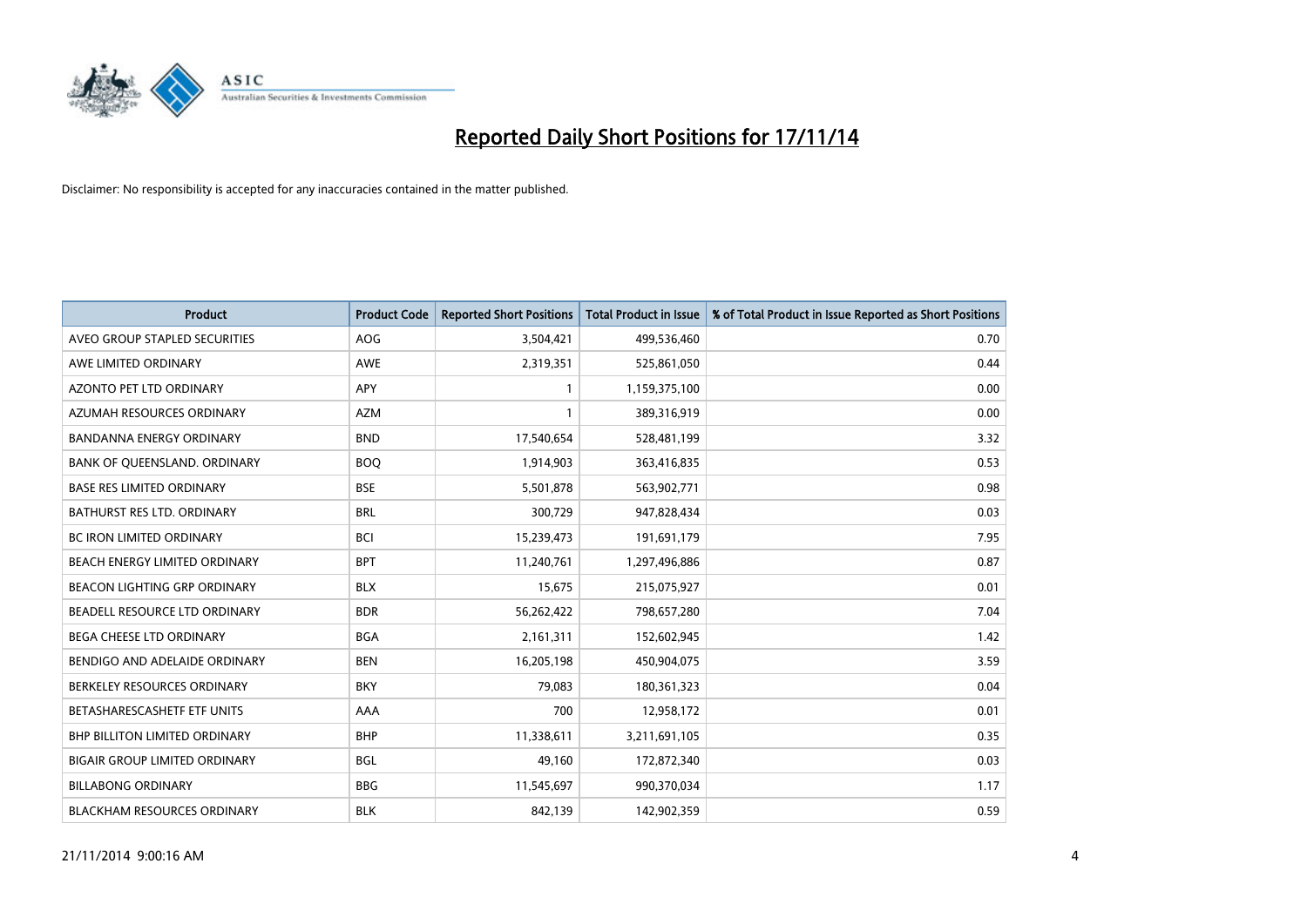

| <b>Product</b>                         | <b>Product Code</b> | <b>Reported Short Positions</b> | <b>Total Product in Issue</b> | % of Total Product in Issue Reported as Short Positions |
|----------------------------------------|---------------------|---------------------------------|-------------------------------|---------------------------------------------------------|
| <b>BLACKMORES LIMITED ORDINARY</b>     | <b>BKL</b>          | 12,732                          | 17,224,199                    | 0.07                                                    |
| BLACKTHORN RESOURCES ORD US PROHIBITED | <b>BTR</b>          | 11,369                          | 164,285,950                   | 0.01                                                    |
| <b>BLUESCOPE STEEL LTD ORDINARY</b>    | <b>BSL</b>          | 6,613,945                       | 559,227,871                   | 1.18                                                    |
| <b>BOART LONGYEAR ORDINARY</b>         | <b>BLY</b>          | 20,776,843                      | 502,488,790                   | 4.13                                                    |
| <b>BORAL LIMITED, ORDINARY</b>         | <b>BLD</b>          | 12,566,114                      | 782,736,249                   | 1.61                                                    |
| <b>BRADKEN LIMITED ORDINARY</b>        | <b>BKN</b>          | 8,182,062                       | 171,027,249                   | 4.78                                                    |
| <b>BRAMBLES LIMITED ORDINARY</b>       | <b>BXB</b>          | 3,171,355                       | 1,566,077,519                 | 0.20                                                    |
| <b>BREVILLE GROUP LTD ORDINARY</b>     | <b>BRG</b>          | 4,310,978                       | 130,095,322                   | 3.31                                                    |
| <b>BRICKWORKS LIMITED ORDINARY</b>     | <b>BKW</b>          | 61,900                          | 148,403,478                   | 0.04                                                    |
| BT INVESTMENT MNGMNT ORDINARY          | <b>BTT</b>          | 69,350                          | 290,699,283                   | 0.02                                                    |
| <b>BURSON GROUP LTD ORDINARY</b>       | <b>BAP</b>          | 2,488,644                       | 163,585,666                   | 1.52                                                    |
| <b>BURU ENERGY ORDINARY</b>            | <b>BRU</b>          | 19,103,291                      | 339,997,078                   | 5.62                                                    |
| <b>BWP TRUST ORDINARY UNITS</b>        | <b>BWP</b>          | 9,532,376                       | 639,724,826                   | 1.49                                                    |
| <b>CABCHARGE AUSTRALIA ORDINARY</b>    | CAB                 | 8,349,027                       | 120,430,683                   | 6.93                                                    |
| <b>CADENCE CAPITAL ORDINARY</b>        | <b>CDM</b>          | 148,501                         | 199,821,759                   | 0.07                                                    |
| CALTEX AUSTRALIA ORDINARY              | <b>CTX</b>          | 1,260,620                       | 270,000,000                   | 0.47                                                    |
| CAPE LAMBERT RES LTD ORDINARY          | <b>CFE</b>          | 280,137                         | 626,686,586                   | 0.04                                                    |
| CAPITOL HEALTH ORDINARY                | CAJ                 | 482,867                         | 431,517,271                   | 0.11                                                    |
| CARDNO LIMITED ORDINARY                | CDD                 | 8,780,298                       | 164,362,901                   | 5.34                                                    |
| CARNARVON PETROLEUM ORDINARY           | <b>CVN</b>          | 2,764,576                       | 987,285,022                   | 0.28                                                    |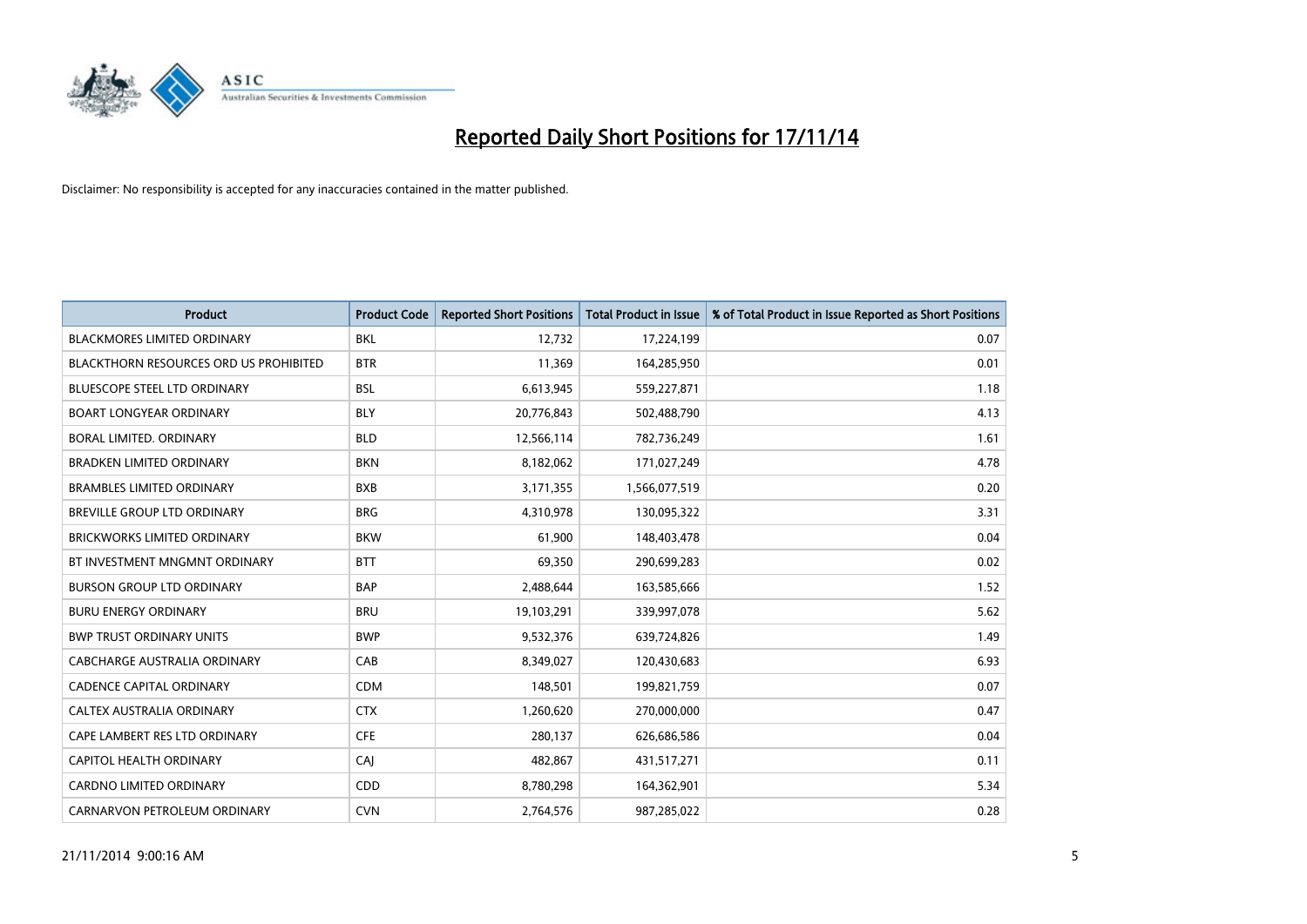

| Product                                 | <b>Product Code</b> | <b>Reported Short Positions</b> | <b>Total Product in Issue</b> | % of Total Product in Issue Reported as Short Positions |
|-----------------------------------------|---------------------|---------------------------------|-------------------------------|---------------------------------------------------------|
| CARSALES.COM LTD ORDINARY               | <b>CRZ</b>          | 14,207,105                      | 238,949,885                   | 5.95                                                    |
| CASH CONVERTERS ORDINARY                | CCV                 | 7,423,727                       | 431,476,525                   | 1.72                                                    |
| CEDAR WOODS PROP. ORDINARY              | <b>CWP</b>          | 146,220                         | 78,336,371                    | 0.19                                                    |
| CENTRAL PETROLEUM ORDINARY              | <b>CTP</b>          | 376,858                         | 368,718,957                   | 0.10                                                    |
| CFS RETAIL TRUST GRP STAPLED SECURITIES | <b>CFX</b>          | 5,190,199                       | 3,050,355,727                 | 0.17                                                    |
| <b>CHALLENGER LIMITED ORDINARY</b>      | <b>CGF</b>          | 311,064                         | 569,725,821                   | 0.05                                                    |
| CHARTER HALL GROUP STAPLED US PROHIBIT. | <b>CHC</b>          | 295,035                         | 355,015,480                   | 0.08                                                    |
| <b>CHARTER HALL RETAIL UNITS</b>        | <b>COR</b>          | 15,046,643                      | 372,893,153                   | 4.04                                                    |
| <b>CHORUS LIMITED ORDINARY</b>          | <b>CNU</b>          | 94,985                          | 396,369,767                   | 0.02                                                    |
| CLEARVIEW WEALTH LTD ORDINARY           | <b>CVW</b>          | 10,001                          | 578,453,260                   | 0.00                                                    |
| CLINUVEL PHARMACEUT. ORDINARY           | <b>CUV</b>          | 30,468                          | 42,466,435                    | 0.07                                                    |
| COAL OF AFRICA LTD ORDINARY             | <b>CZA</b>          | 426                             | 1,299,368,613                 | 0.00                                                    |
| COALSPUR MINES LTD ORDINARY             | <b>CPL</b>          | 586,921                         | 641,544,455                   | 0.09                                                    |
| COCA-COLA AMATIL ORDINARY               | <b>CCL</b>          | 27,473,635                      | 763,590,249                   | 3.60                                                    |
| <b>COCHLEAR LIMITED ORDINARY</b>        | COH                 | 5,870,508                       | 57,081,775                    | 10.28                                                   |
| COCKATOO COAL ORDINARY                  | <b>COK</b>          | 167,987                         | 4,560,196,928                 | 0.00                                                    |
| CODAN LIMITED ORDINARY                  | <b>CDA</b>          | 241,334                         | 176,969,924                   | 0.14                                                    |
| <b>COFFEY INTERNATIONAL ORDINARY</b>    | <b>COF</b>          | 6,077                           | 255,833,165                   | 0.00                                                    |
| <b>COKAL LTD ORDINARY</b>               | <b>CKA</b>          | 6,820                           | 471,487,926                   | 0.00                                                    |
| <b>COLLECTION HOUSE ORDINARY</b>        | <b>CLH</b>          | 3,621,595                       | 130,443,227                   | 2.78                                                    |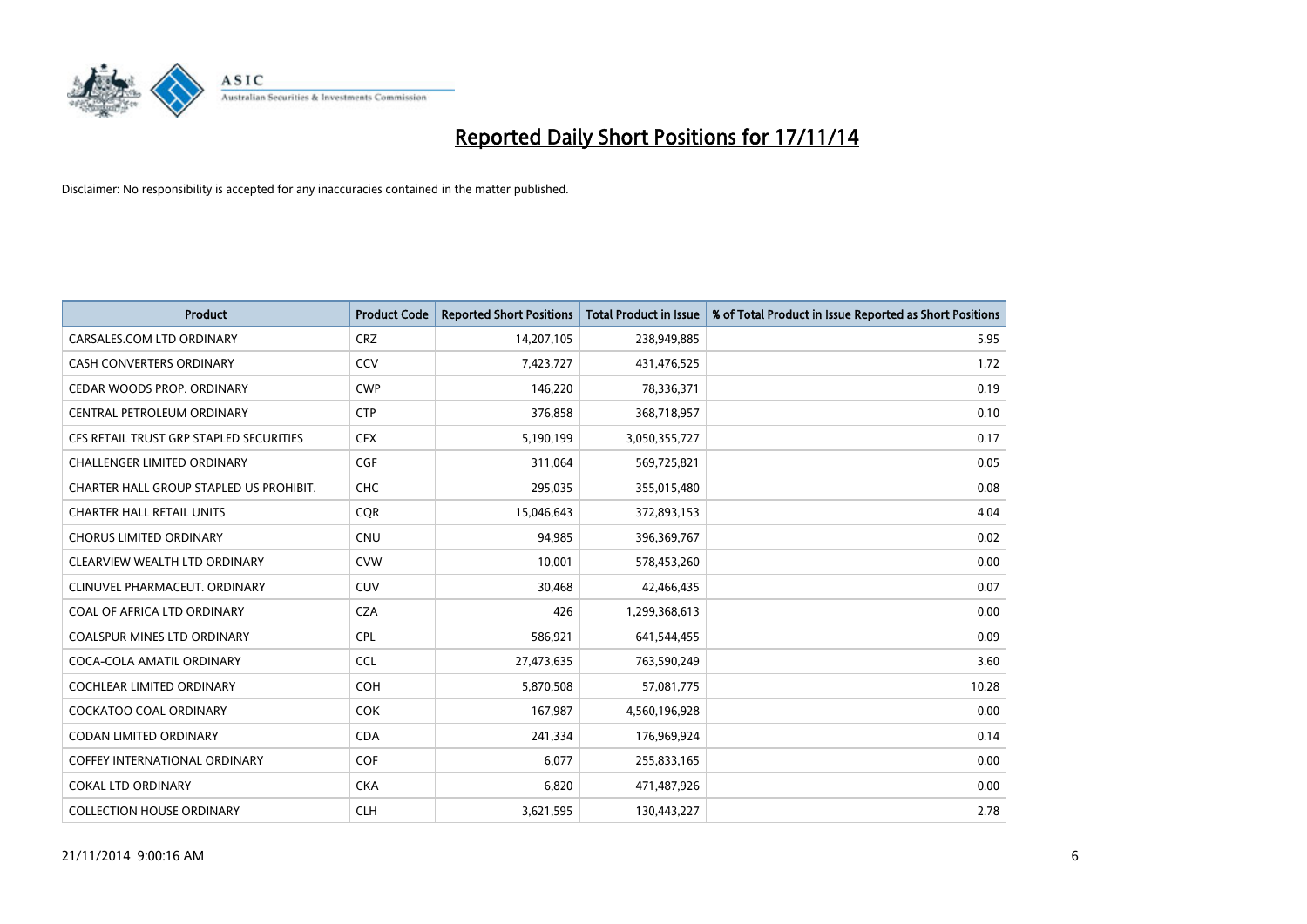

| <b>Product</b>                            | <b>Product Code</b> | <b>Reported Short Positions</b> | <b>Total Product in Issue</b> | % of Total Product in Issue Reported as Short Positions |
|-------------------------------------------|---------------------|---------------------------------|-------------------------------|---------------------------------------------------------|
| <b>COLLINS FOODS LTD ORDINARY</b>         | <b>CKF</b>          | 100,000                         | 93,000,003                    | 0.11                                                    |
| COMMONWEALTH BANK, ORDINARY               | <b>CBA</b>          | 18,662,576                      | 1,621,319,194                 | 1.15                                                    |
| <b>COMPASS RESOURCES ORDINARY</b>         | <b>CMR</b>          | 7,472                           | 1,403,744,100                 | 0.00                                                    |
| COMPUTERSHARE LTD ORDINARY                | <b>CPU</b>          | 5,454,286                       | 556,203,079                   | 0.98                                                    |
| <b>COOPER ENERGY LTD ORDINARY</b>         | <b>COE</b>          | 127,459                         | 329,235,509                   | 0.04                                                    |
| <b>CORP TRAVEL LIMITED ORDINARY</b>       | <b>CTD</b>          | 244,831                         | 90,517,621                    | 0.27                                                    |
| <b>COVER-MORE GRP LTD ORDINARY</b>        | <b>CVO</b>          | 5,138,568                       | 317,750,000                   | 1.62                                                    |
| <b>CREDIT CORP GROUP ORDINARY</b>         | <b>CCP</b>          | 494,734                         | 46,296,407                    | 1.07                                                    |
| CROMWELL PROP STAPLED SECURITIES          | <b>CMW</b>          | 4,662,301                       | 1,733,132,163                 | 0.27                                                    |
| <b>CROWE HORWATH AUS ORDINARY</b>         | <b>CRH</b>          | 1,510,393                       | 273,005,429                   | 0.55                                                    |
| <b>CROWN RESORTS LTD ORDINARY</b>         | <b>CWN</b>          | 10,124,593                      | 728,394,185                   | 1.39                                                    |
| <b>CSG LIMITED ORDINARY</b>               | CSV                 | 292,790                         | 279,648,511                   | 0.10                                                    |
| <b>CSL LIMITED ORDINARY</b>               | <b>CSL</b>          | 1,396,113                       | 475,265,536                   | 0.29                                                    |
| <b>CSR LIMITED ORDINARY</b>               | <b>CSR</b>          | 12,072,221                      | 506,000,315                   | 2.39                                                    |
| <b>CUDECO LIMITED ORDINARY</b>            | CDU                 | 9,843,906                       | 235,425,143                   | 4.18                                                    |
| DATA#3 LIMITED ORDINARY                   | <b>DTL</b>          | 41,759                          | 153,974,950                   | 0.03                                                    |
| DECMIL GROUP LIMITED ORDINARY             | <b>DCG</b>          | 1,654,330                       | 168,657,794                   | 0.98                                                    |
| DEEP YELLOW LIMITED ORDINARY              | <b>DYL</b>          | 1,002                           | 1,891,494,412                 | 0.00                                                    |
| DEVINE LIMITED ORDINARY                   | <b>DVN</b>          | 2,000                           | 158,730,556                   | 0.00                                                    |
| DEXUS PROPERTY GROUP STAPLED UNIT DEF SET | <b>DXSDA</b>        | 576,544                         | 905,518,469                   | 0.06                                                    |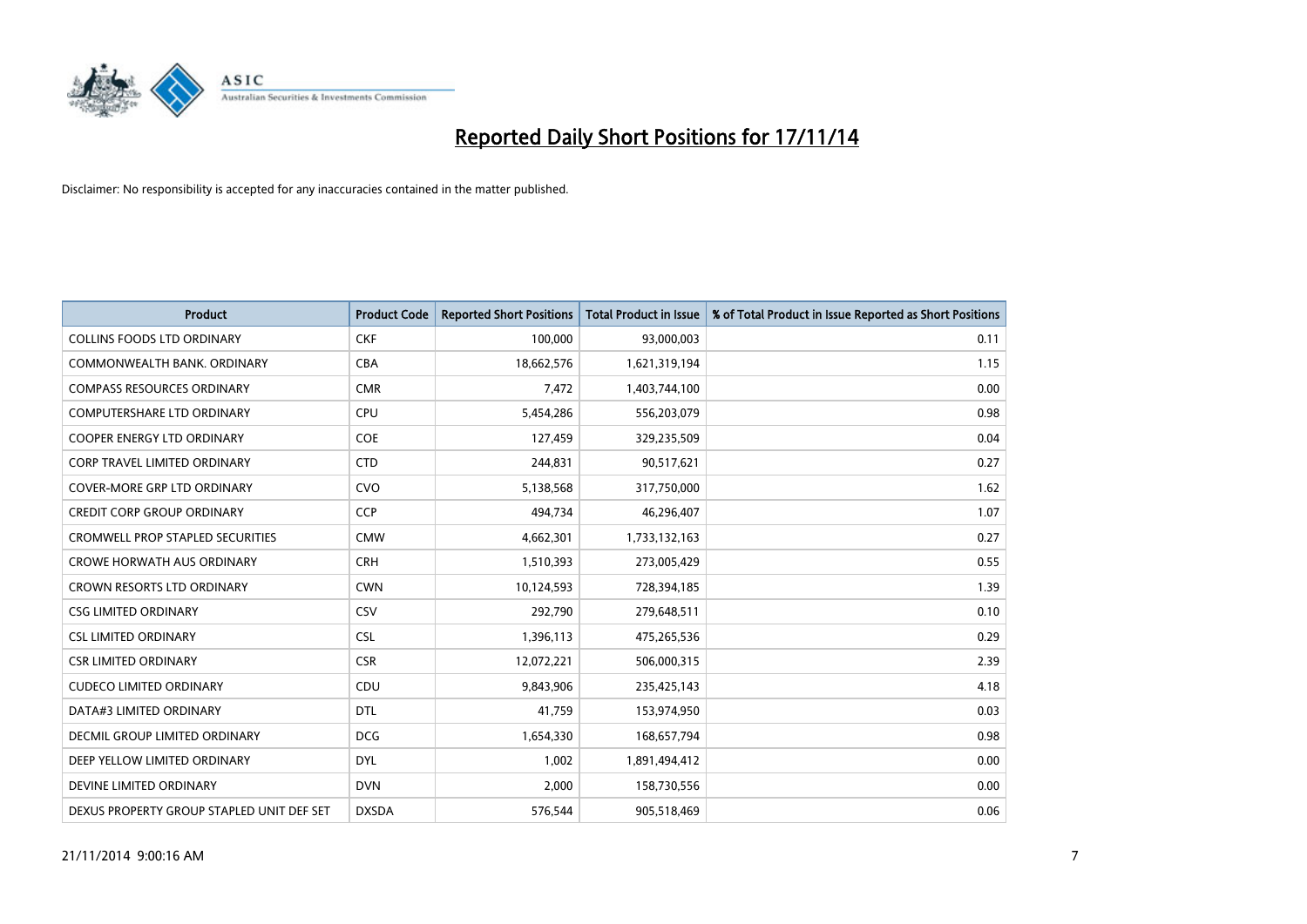

| <b>Product</b>                       | <b>Product Code</b> | <b>Reported Short Positions</b> | <b>Total Product in Issue</b> | % of Total Product in Issue Reported as Short Positions |
|--------------------------------------|---------------------|---------------------------------|-------------------------------|---------------------------------------------------------|
| DEXUS PROPERTY GROUP STAPLED UNITS   | <b>DXS</b>          | 1,605,155                       | 905,518,469                   | 0.18                                                    |
| DICK SMITH HLDGS ORDINARY            | <b>DSH</b>          | 17,259,642                      | 236,511,364                   | 7.30                                                    |
| DISCOVERY METALS LTD ORDINARY        | <b>DML</b>          | 1,247,631                       | 644,039,581                   | 0.19                                                    |
| DOMINO PIZZA ENTERPR ORDINARY        | <b>DMP</b>          | 1,052,925                       | 86,160,773                    | 1.22                                                    |
| DONACO INTERNATIONAL ORDINARY        | <b>DNA</b>          | 6,515,013                       | 461,278,352                   | 1.41                                                    |
| DORAY MINERALS LTD ORDINARY          | <b>DRM</b>          | 145,570                         | 165,834,256                   | 0.09                                                    |
| DOWNER EDI LIMITED ORDINARY          | <b>DOW</b>          | 22,826,618                      | 435,399,975                   | 5.24                                                    |
| DRILLSEARCH ENERGY ORDINARY          | <b>DLS</b>          | 14,870,486                      | 461,101,450                   | 3.22                                                    |
| DUET GROUP STAPLED US PROHIBIT.      | <b>DUE</b>          | 11,077,911                      | 1,327,719,444                 | 0.83                                                    |
| DULUXGROUP LIMITED ORDINARY          | <b>DLX</b>          | 3,556,401                       | 383,503,942                   | 0.93                                                    |
| ECHO ENTERTAINMENT ORDINARY          | <b>EGP</b>          | 3,160,606                       | 825,672,730                   | 0.38                                                    |
| <b>ELDERS LIMITED ORDINARY</b>       | <b>ELD</b>          | 24,324,691                      | 837,232,507                   | 2.91                                                    |
| ELEMENTAL MINERALS ORDINARY          | <b>ELM</b>          | 94,536                          | 381,850,877                   | 0.02                                                    |
| <b>EMECO HOLDINGS ORDINARY</b>       | <b>EHL</b>          | 9,618,901                       | 599,675,707                   | 1.60                                                    |
| <b>ENERGY RESOURCES ORDINARY 'A'</b> | <b>ERA</b>          | 11,431,459                      | 517,725,062                   | 2.21                                                    |
| <b>ENERGY WORLD CORPOR. ORDINARY</b> | <b>EWC</b>          | 46,742,564                      | 1,734,166,672                 | 2.70                                                    |
| ENVESTRA LIMITED ORDINARY            | ENV                 | 76,856                          | 1,796,808,474                 | 0.00                                                    |
| EQUATORIAL RES LTD ORDINARY          | EQX                 | 33                              | 122,185,353                   | 0.00                                                    |
| EQUITY TRUSTEES ORDINARY             | EQT                 | 23,827                          | 19,269,445                    | 0.12                                                    |
| ERM POWER LIMITED ORDINARY           | EPW                 | 720,287                         | 241,477,698                   | 0.30                                                    |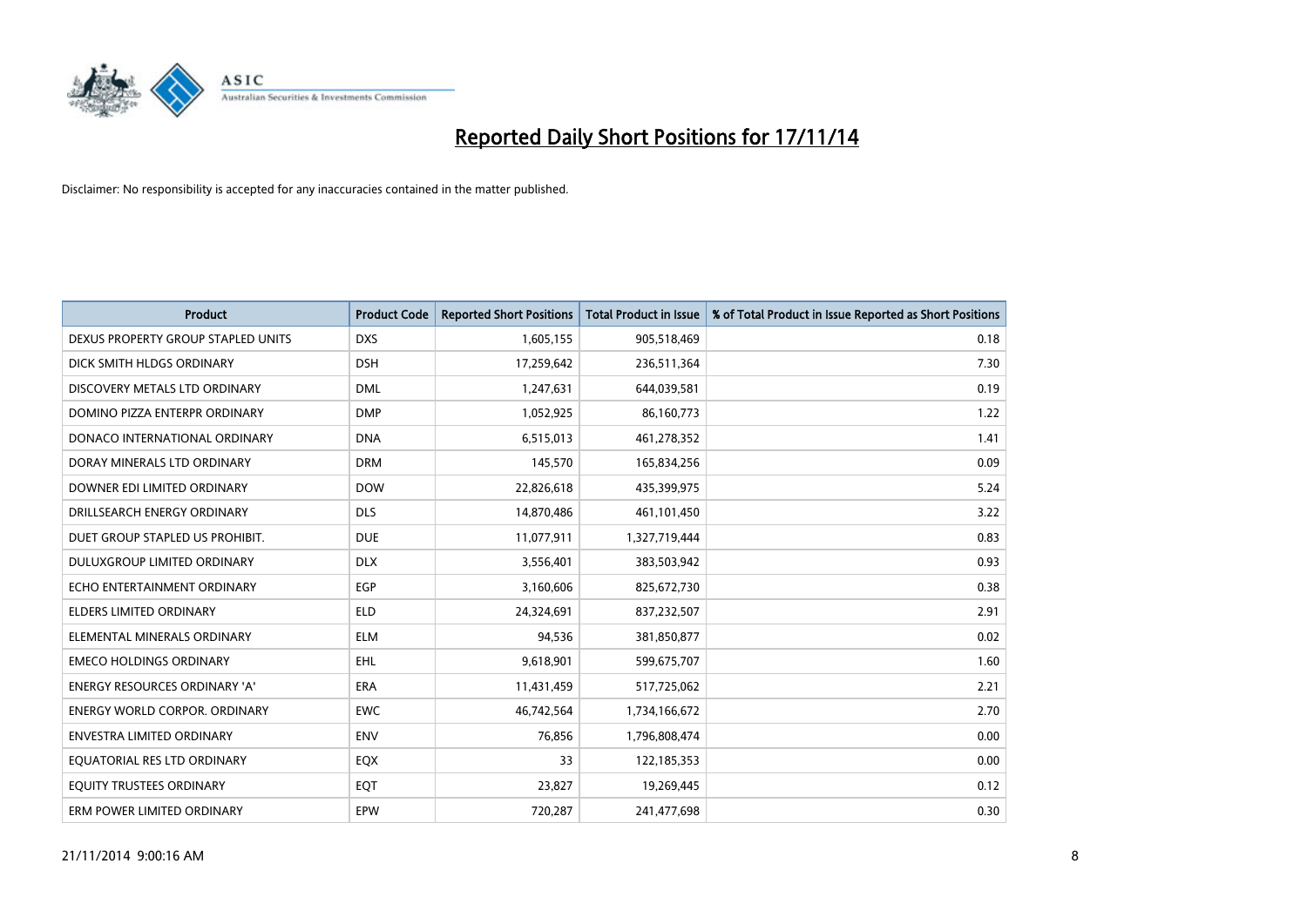

| <b>Product</b>                         | <b>Product Code</b> | <b>Reported Short Positions</b> | <b>Total Product in Issue</b> | % of Total Product in Issue Reported as Short Positions |
|----------------------------------------|---------------------|---------------------------------|-------------------------------|---------------------------------------------------------|
| EVOLUTION MINING LTD ORDINARY          | <b>EVN</b>          | 43,649,818                      | 714,921,647                   | 6.11                                                    |
| FAIRFAX MEDIA LTD ORDINARY             | <b>FXI</b>          | 56,851,832                      | 2,351,955,725                 | 2.42                                                    |
| <b>FANTASTIC HOLDINGS ORDINARY</b>     | <b>FAN</b>          | 14,663                          | 103,257,398                   | 0.01                                                    |
| <b>FAR LTD ORDINARY</b>                | <b>FAR</b>          | 8,837,045                       | 3,126,808,427                 | 0.28                                                    |
| FEDERATION CNTRES ORD/UNIT STAPLED SEC | <b>FDC</b>          | 751,327                         | 1,427,641,565                 | 0.05                                                    |
| FISHER & PAYKEL H. ORDINARY            | <b>FPH</b>          | 42,959                          | 556,453,801                   | 0.01                                                    |
| FLEETWOOD CORP ORDINARY                | <b>FWD</b>          | 1,563,655                       | 60,679,412                    | 2.58                                                    |
| FLETCHER BUILDING ORDINARY             | <b>FBU</b>          | 1,893,858                       | 687,854,788                   | 0.28                                                    |
| FLEXIGROUP LIMITED ORDINARY            | <b>FXL</b>          | 4,806,379                       | 304,096,060                   | 1.58                                                    |
| FLIGHT CENTRE TRAVEL ORDINARY          | <b>FLT</b>          | 6,272,157                       | 100,712,408                   | 6.23                                                    |
| FLINDERS MINES LTD ORDINARY            | <b>FMS</b>          | 65,000                          | 2,400,995,602                 | 0.00                                                    |
| <b>FOCUS MINERALS LTD ORDINARY</b>     | <b>FML</b>          | 8,132,643                       | 9,137,375,877                 | 0.09                                                    |
| FOLKESTONE EDU TRUST UNITS             | <b>FET</b>          | 1,688,675                       | 205,992,922                   | 0.82                                                    |
| FONTERRA SHARE FUND ORDINARY UNITS     | <b>FSF</b>          | 100,083                         | 120,626,791                   | 0.08                                                    |
| FORTESCUE METALS GRP ORDINARY          | <b>FMG</b>          | 282,496,759                     | 3,113,798,151                 | 9.07                                                    |
| FREEDOM FOOD LTD ORDINARY              | <b>FNP</b>          | 58,325                          | 152,689,663                   | 0.04                                                    |
| FUNTASTIC LIMITED ORDINARY             | <b>FUN</b>          | 370,000                         | 669,869,723                   | 0.06                                                    |
| <b>G.U.D. HOLDINGS ORDINARY</b>        | <b>GUD</b>          | 2,563,202                       | 70,939,492                    | 3.61                                                    |
| <b>G8 EDUCATION LIMITED ORDINARY</b>   | GEM                 | 10,585,297                      | 353,691,630                   | 2.99                                                    |
| <b>GALAXY RESOURCES ORDINARY</b>       | GXY                 | 1,436,403                       | 1,064,496,654                 | 0.13                                                    |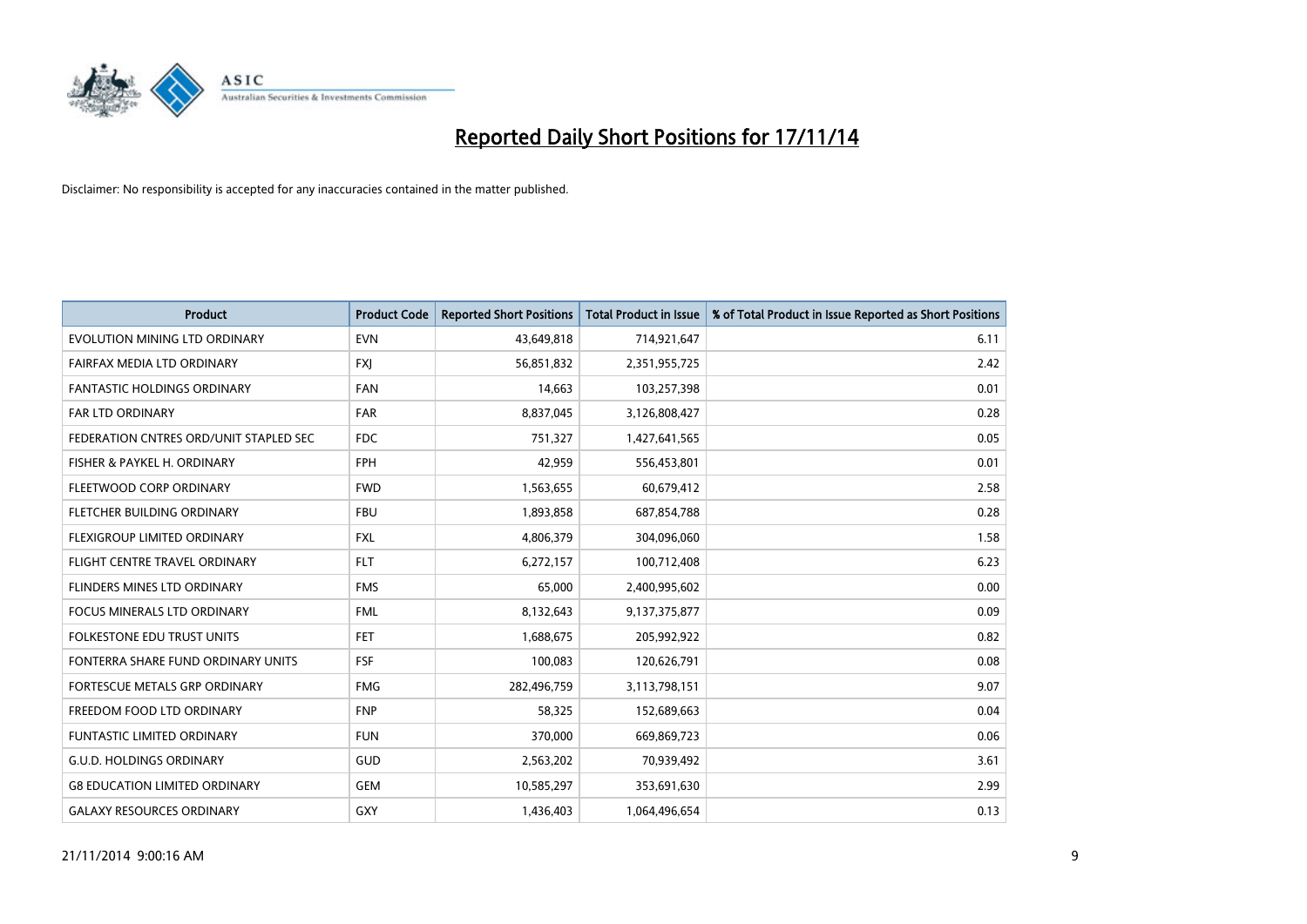

| <b>Product</b>                                   | <b>Product Code</b> | <b>Reported Short Positions</b> | <b>Total Product in Issue</b> | % of Total Product in Issue Reported as Short Positions |
|--------------------------------------------------|---------------------|---------------------------------|-------------------------------|---------------------------------------------------------|
| <b>GBST HOLDINGS ORDINARY</b>                    | <b>GBT</b>          | 12,274                          | 66,561,725                    | 0.02                                                    |
| <b>GDI PROPERTY GRP STAPLED SECURITIES</b>       | <b>GDI</b>          | 417,311                         | 567,575,025                   | 0.07                                                    |
| <b>GENESIS ENERGY LTD ORDINARY</b>               | <b>GNE</b>          | 1,000                           | 1,000,000,000                 | 0.00                                                    |
| <b>GENTRACK GROUP LTD ORDINARY</b>               | <b>GTK</b>          | 2,926                           | 72,699,510                    | 0.00                                                    |
| <b>GENWORTH MORTGAGE ORDINARY</b>                | <b>GMA</b>          | 6,793,046                       | 650,000,000                   | 1.05                                                    |
| <b>GEODYNAMICS LIMITED ORDINARY</b>              | GDY                 | 6,771                           | 435,880,130                   | 0.00                                                    |
| <b>GINDALBIE METALS LTD ORDINARY</b>             | <b>GBG</b>          | 34,501,672                      | 1,495,306,811                 | 2.31                                                    |
| <b>GOLD ROAD RES LTD ORDINARY</b>                | GOR                 | 2,103,693                       | 592,811,895                   | 0.35                                                    |
| <b>GOODMAN FIELDER, ORDINARY</b>                 | <b>GFF</b>          | 4,778,015                       | 1,955,559,207                 | 0.24                                                    |
| <b>GOODMAN GROUP STAPLED</b>                     | <b>GMG</b>          | 8,094,181                       | 1,745,460,061                 | 0.46                                                    |
| GPT GROUP STAPLED SEC.                           | <b>GPT</b>          | 6,417,658                       | 1,685,460,955                 | 0.38                                                    |
| <b>GRAINCORP LIMITED A CLASS ORDINARY</b>        | <b>GNC</b>          | 10,195,277                      | 228,855,628                   | 4.45                                                    |
| <b>GRANGE RESOURCES. ORDINARY</b>                | <b>GRR</b>          | 8,567,602                       | 1,157,097,869                 | 0.74                                                    |
| <b>GREENCROSS LIMITED ORDINARY</b>               | <b>GXL</b>          | 2,710,163                       | 111,447,503                   | 2.43                                                    |
| <b>GREENLAND MIN EN LTD ORDINARY</b>             | GGG                 | 459,977                         | 669,389,552                   | 0.07                                                    |
| <b>GREENLAND MIN EN LTD RIGHTS 26-JUN-14</b>     | GGGR                | 3,842                           | 88,685,050                    | 0.00                                                    |
| <b>GROWTHPOINT PROPERTY ORD/UNIT STAPLED SEC</b> | GOZ                 | 891,823                         | 554,562,240                   | 0.16                                                    |
| <b>GRYPHON MINERALS LTD ORDINARY</b>             | GRY                 | 2,364,218                       | 401,185,424                   | 0.59                                                    |
| <b>GUILDFORD COAL LTD ORDINARY</b>               | <b>GUF</b>          | 77,890                          | 845,205,594                   | 0.01                                                    |
| <b>GWA GROUP LTD ORDINARY</b>                    | <b>GWA</b>          | 13,788,142                      | 306,533,770                   | 4.50                                                    |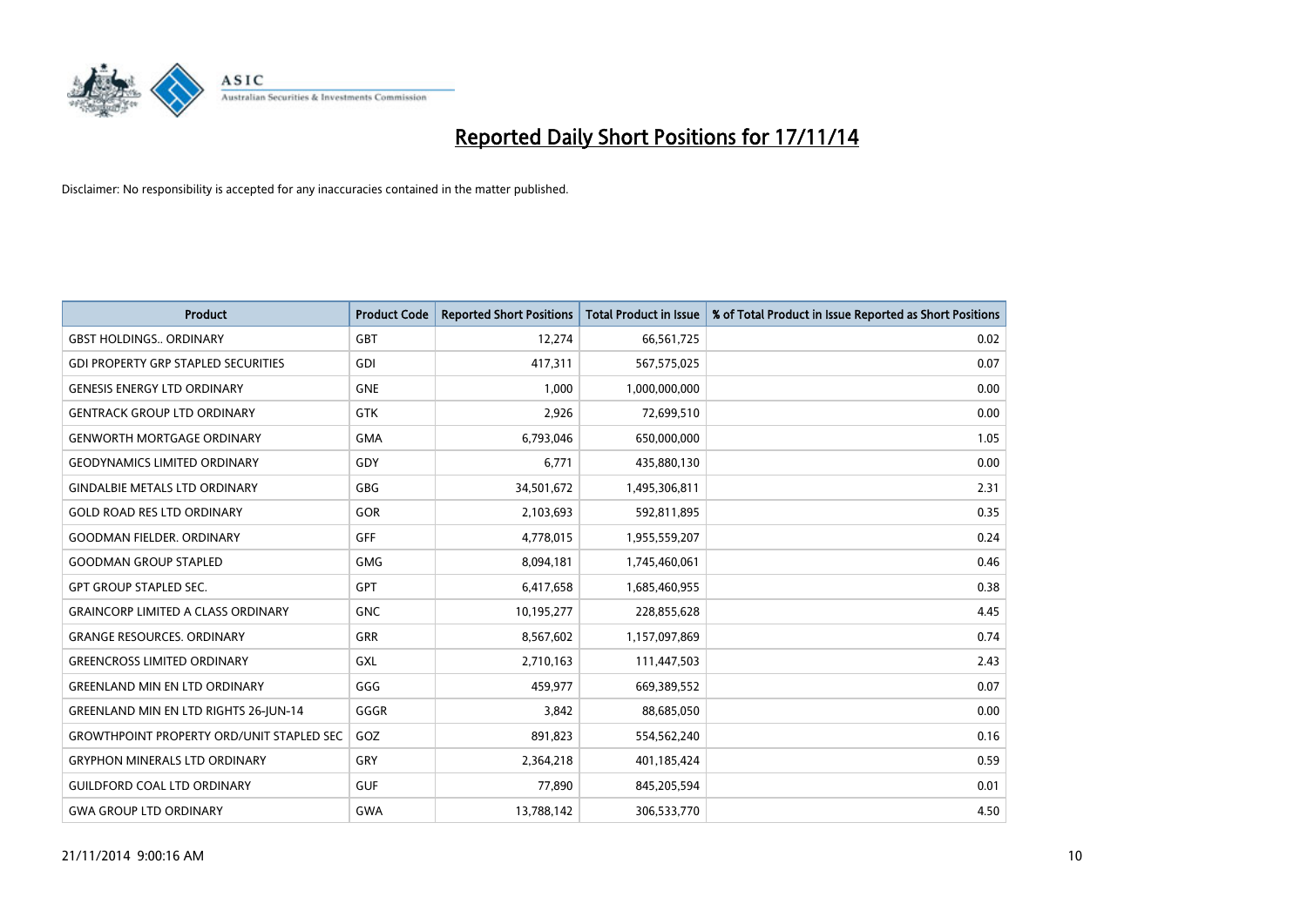

| Product                              | <b>Product Code</b> | <b>Reported Short Positions</b> | <b>Total Product in Issue</b> | % of Total Product in Issue Reported as Short Positions |
|--------------------------------------|---------------------|---------------------------------|-------------------------------|---------------------------------------------------------|
| HANSEN TECHNOLOGIES ORDINARY         | <b>HSN</b>          | 11,152                          | 163,214,381                   | 0.01                                                    |
| HARVEY NORMAN ORDINARY               | <b>HVN</b>          | 42,287,821                      | 1,062,316,784                 | 3.98                                                    |
| <b>HEALTHSCOPE LIMITED, ORDINARY</b> | <b>HSO</b>          | 2,472,337                       | 1,732,094,838                 | 0.14                                                    |
| <b>HENDERSON GROUP CDI 1:1</b>       | <b>HGG</b>          | 6,559,315                       | 773,175,573                   | 0.85                                                    |
| HFA HOLDINGS LIMITED ORDINARY        | <b>HFA</b>          | 3,809                           | 162,147,897                   | 0.00                                                    |
| <b>HIGHLANDS PACIFIC ORDINARY</b>    | <b>HIG</b>          | 3,153                           | 918,694,336                   | 0.00                                                    |
| HILLGROVE RES LTD ORDINARY           | <b>HGO</b>          | 96,258                          | 147,711,123                   | 0.07                                                    |
| HILLS LTD ORDINARY                   | HIL                 | 1,058,007                       | 231,985,526                   | 0.46                                                    |
| HORIZON OIL LIMITED ORDINARY         | <b>HZN</b>          | 32,052,752                      | 1,301,981,265                 | 2.46                                                    |
| <b>HOTEL PROPERTY STAPLED</b>        | <b>HPI</b>          | 63,999                          | 146, 105, 439                 | 0.04                                                    |
| HUON AQUACULTURE GRP ORDINARY        | <b>HUO</b>          | 905,091                         | 87,337,207                    | 1.04                                                    |
| <b>ICAR ASIA LTD ORDINARY</b>        | ICQ                 | 628,002                         | 193,188,846                   | 0.33                                                    |
| <b>ICON ENERGY LIMITED ORDINARY</b>  | <b>ICN</b>          | 100.000                         | 615,774,351                   | 0.02                                                    |
| <b>IINET LIMITED ORDINARY</b>        | <b>IIN</b>          | 7,633,673                       | 162,163,526                   | 4.71                                                    |
| <b>ILUKA RESOURCES ORDINARY</b>      | <b>ILU</b>          | 30,963,704                      | 418,700,517                   | 7.40                                                    |
| <b>IMDEX LIMITED ORDINARY</b>        | <b>IMD</b>          | 2,510,946                       | 216,203,136                   | 1.16                                                    |
| IMF BENTHAM LTD ORDINARY             | <b>IMF</b>          | 4,501,354                       | 166,580,957                   | 2.70                                                    |
| IMX RESOURCES LTD ORDINARY           | <b>IXR</b>          | 1                               | 507,497,146                   | 0.00                                                    |
| <b>INCITEC PIVOT ORDINARY</b>        | IPL                 | 37,299,990                      | 1,654,998,197                 | 2.25                                                    |
| INDEPENDENCE GROUP ORDINARY          | <b>IGO</b>          | 1,441,797                       | 234,256,573                   | 0.62                                                    |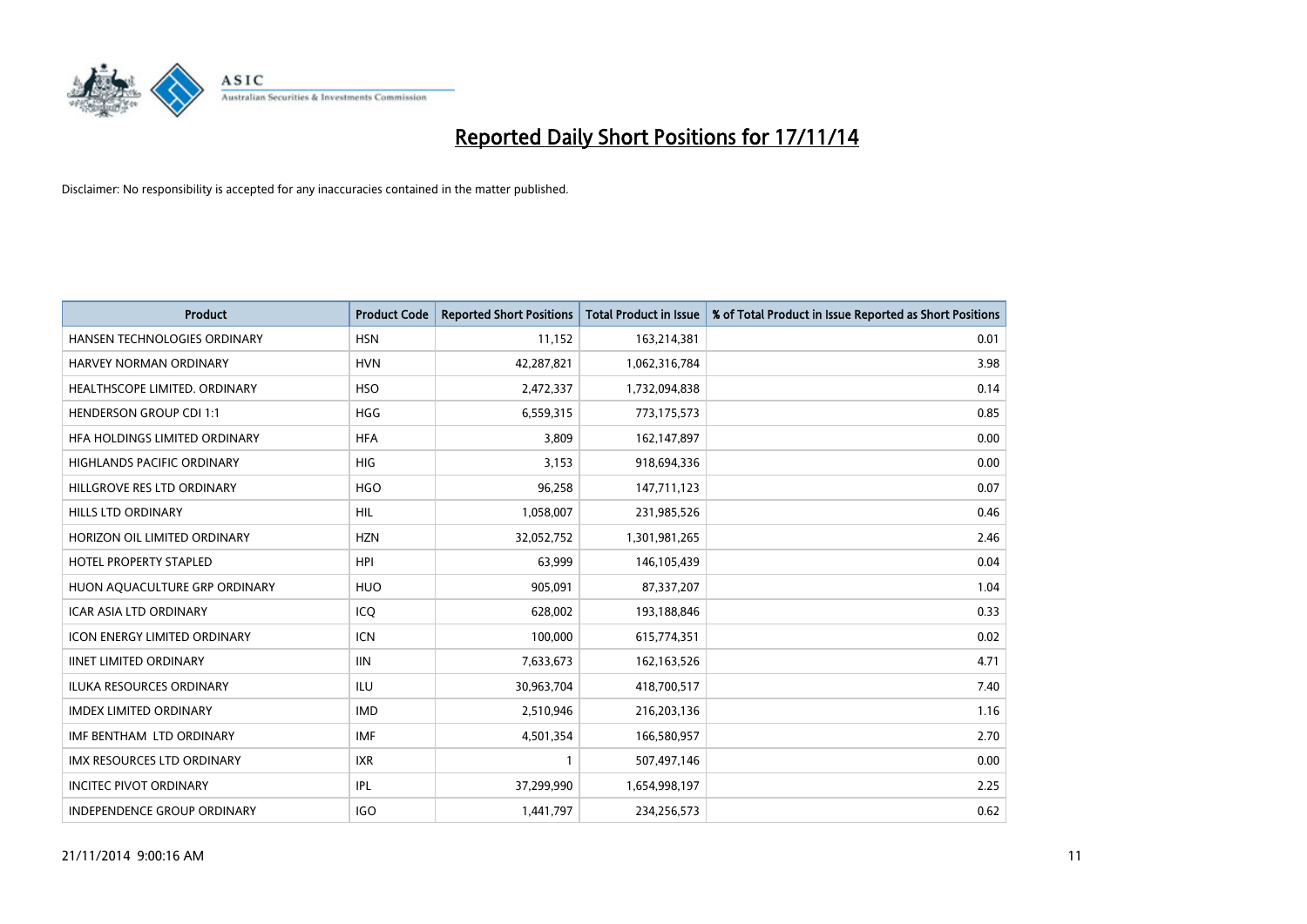

| <b>Product</b>                                  | <b>Product Code</b> | <b>Reported Short Positions</b> | <b>Total Product in Issue</b> | % of Total Product in Issue Reported as Short Positions |
|-------------------------------------------------|---------------------|---------------------------------|-------------------------------|---------------------------------------------------------|
| <b>INDOPHIL RESOURCES ORDINARY</b>              | <b>IRN</b>          | 5,462,931                       | 1,203,146,194                 | 0.45                                                    |
| <b>INDUSTRIA REIT STAPLED</b>                   | <b>IDR</b>          | 303,701                         | 125,000,001                   | 0.24                                                    |
| <b>INFIGEN ENERGY STAPLED SECURITIES</b>        | <b>IFN</b>          | 2,636,286                       | 767,887,581                   | 0.34                                                    |
| <b>INFOMEDIA LTD ORDINARY</b>                   | <b>IFM</b>          | 1,225,285                       | 306,954,355                   | 0.40                                                    |
| <b>INGENIA GROUP STAPLED SECURITIES</b>         | <b>INA</b>          | 2,992,788                       | 878,851,911                   | 0.34                                                    |
| <b>INSURANCE AUSTRALIA ORDINARY</b>             | <b>IAG</b>          | 14,739,650                      | 2,341,618,048                 | 0.63                                                    |
| <b>INTREPID MINES ORDINARY</b>                  | <b>IAU</b>          | 5,589,407                       | 557,654,880                   | 1.00                                                    |
| <b>INVESTA OFFICE FUND STAPLED SECURITIES</b>   | <b>IOF</b>          | 576,853                         | 614,047,458                   | 0.09                                                    |
| <b>INVOCARE LIMITED ORDINARY</b>                | <b>IVC</b>          | 4,499,053                       | 110,030,298                   | 4.09                                                    |
| <b>IOOF HOLDINGS LTD ORDINARY</b>               | IFL                 | 13,445,124                      | 300,133,752                   | 4.48                                                    |
| <b>IPROPERTY GROUP LTD ORDINARY</b>             | <b>IPP</b>          | 1,784,640                       | 181,703,204                   | 0.98                                                    |
| <b>IRESS LIMITED ORDINARY</b>                   | <b>IRE</b>          | 5,557,967                       | 159,097,319                   | 3.49                                                    |
| <b>ISELECT LTD ORDINARY</b>                     | <b>ISU</b>          | 822,213                         | 261,489,894                   | 0.31                                                    |
| <b>ISENTIA GROUP LTD ORDINARY</b>               | <b>ISD</b>          | 140,353                         | 200,000,001                   | 0.07                                                    |
| <b>ISENTRIC LTD. ORDINARY</b>                   | ICU                 | 114,107                         | 76,746,962                    | 0.15                                                    |
| <b>JAMES HARDIE INDUST CHESS DEPOSITARY INT</b> | <b>IHX</b>          | 7,269,966                       | 444,933,946                   | 1.63                                                    |
| JAPARA HEALTHCARE LT ORDINARY                   | <b>IHC</b>          | 7,272,164                       | 263,046,592                   | 2.76                                                    |
| <b>JB HI-FI LIMITED ORDINARY</b>                | <b>JBH</b>          | 12,231,876                      | 98,950,309                    | 12.36                                                   |
| KAROON GAS AUSTRALIA ORDINARY                   | <b>KAR</b>          | 15,764,449                      | 250,085,718                   | 6.30                                                    |
| KATHMANDU HOLD LTD ORDINARY                     | <b>KMD</b>          | 4,286,895                       | 201,318,944                   | 2.13                                                    |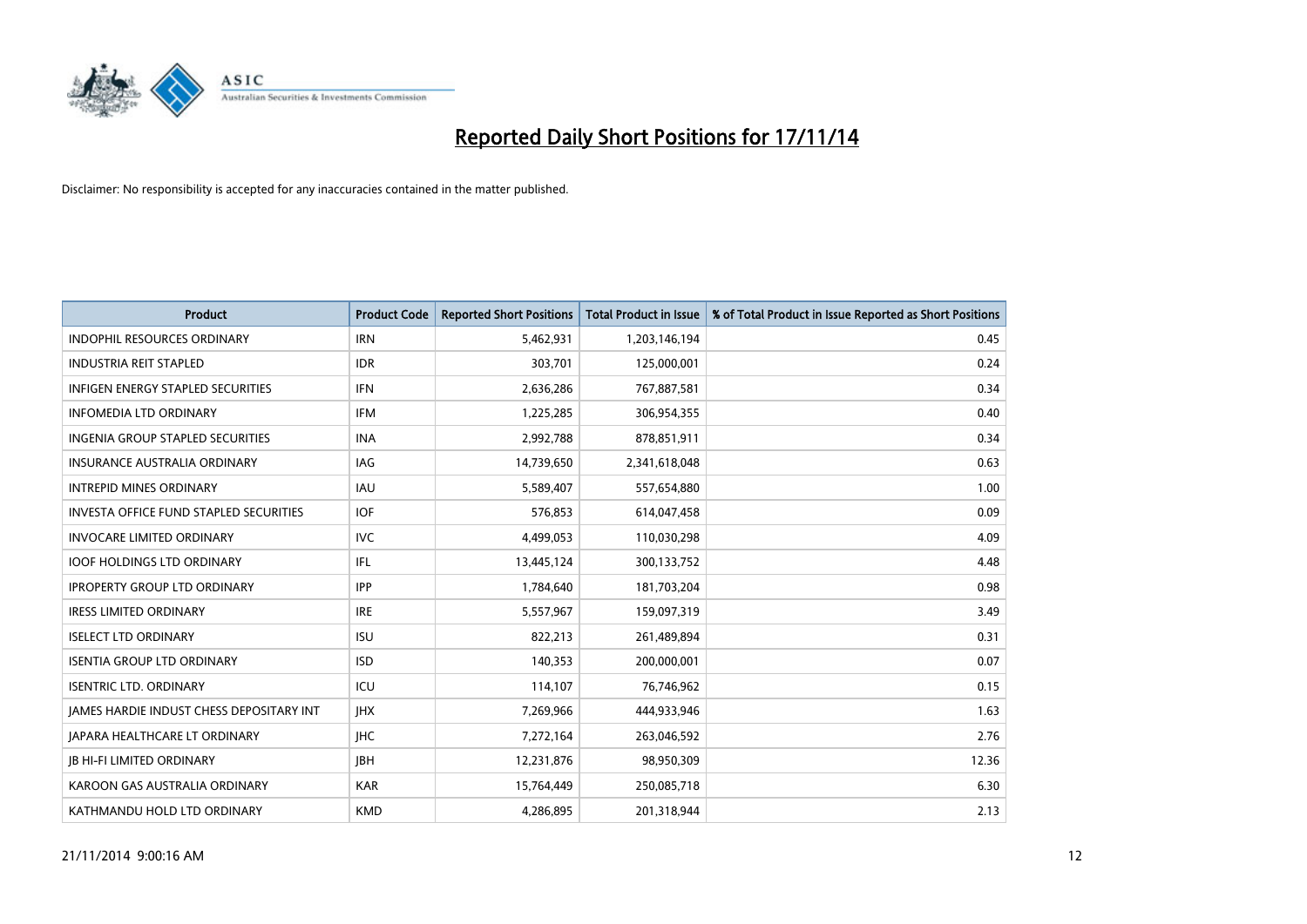

| <b>Product</b>                        | <b>Product Code</b> | <b>Reported Short Positions</b> | <b>Total Product in Issue</b> | % of Total Product in Issue Reported as Short Positions |
|---------------------------------------|---------------------|---------------------------------|-------------------------------|---------------------------------------------------------|
| <b>KBL MINING LIMITED ORDINARY</b>    | <b>KBL</b>          | 1,820                           | 393,535,629                   | 0.00                                                    |
| KINGSGATE CONSOLID. ORDINARY          | <b>KCN</b>          | 24,023,901                      | 223,584,937                   | 10.74                                                   |
| KINGSROSE MINING LTD ORDINARY         | <b>KRM</b>          | 426,348                         | 358,611,493                   | 0.12                                                    |
| KOGI IRON LTD ORDINARY                | <b>KFE</b>          | 2,361,553                       | 376,669,836                   | 0.63                                                    |
| LEIGHTON HOLDINGS ORDINARY            | LEI                 | 5,594,864                       | 338,503,563                   | 1.65                                                    |
| LEND LEASE GROUP UNIT/ORD STAPLED     | <b>LLC</b>          | 2,106,831                       | 579,596,726                   | 0.36                                                    |
| LIQUEFIED NATURAL ORDINARY            | <b>LNG</b>          | 7,403,742                       | 461,923,201                   | 1.60                                                    |
| LONESTAR RESO LTD ORDINARY            | <b>LNR</b>          | 1,028,744                       | 752,187,211                   | 0.14                                                    |
| LUCAPA DIAMOND LTD ORDINARY           | <b>LOM</b>          | 26,082                          | 181,866,631                   | 0.01                                                    |
| LYNAS CORPORATION ORDINARY            | <b>LYC</b>          | 91,787,088                      | 3,370,903,974                 | 2.72                                                    |
| <b>M2 GRP LTD ORDINARY</b>            | <b>MTU</b>          | 3,237,295                       | 181,905,060                   | 1.78                                                    |
| <b>MACA LIMITED ORDINARY</b>          | <b>MLD</b>          | 518,903                         | 232,676,373                   | 0.22                                                    |
| <b>MACMAHON HOLDINGS ORDINARY</b>     | <b>MAH</b>          | 380,895                         | 1,261,699,966                 | 0.03                                                    |
| MACO ATLAS ROADS GRP ORDINARY STAPLED | <b>MOA</b>          | 10,351,163                      | 511,538,852                   | 2.02                                                    |
| MACQUARIE GROUP LTD ORDINARY          | MQG                 | 4,025,710                       | 321,207,154                   | 1.25                                                    |
| MAGELLAN FIN GRP LTD ORDINARY         | <b>MFG</b>          | 3,189,665                       | 159,575,536                   | 2.00                                                    |
| MANTRA GROUP LTD ORDINARY             | <b>MTR</b>          | 3,862,633                       | 249,471,229                   | 1.55                                                    |
| <b>MATRIX C &amp; E LTD ORDINARY</b>  | <b>MCE</b>          | 2,610,432                       | 94,555,428                    | 2.76                                                    |
| MAVERICK DRILLING ORDINARY            | <b>MAD</b>          | 2,656,332                       | 544,321,602                   | 0.49                                                    |
| MAXITRANS INDUSTRIES ORDINARY         | <b>MXI</b>          | 14,089                          | 185,075,653                   | 0.01                                                    |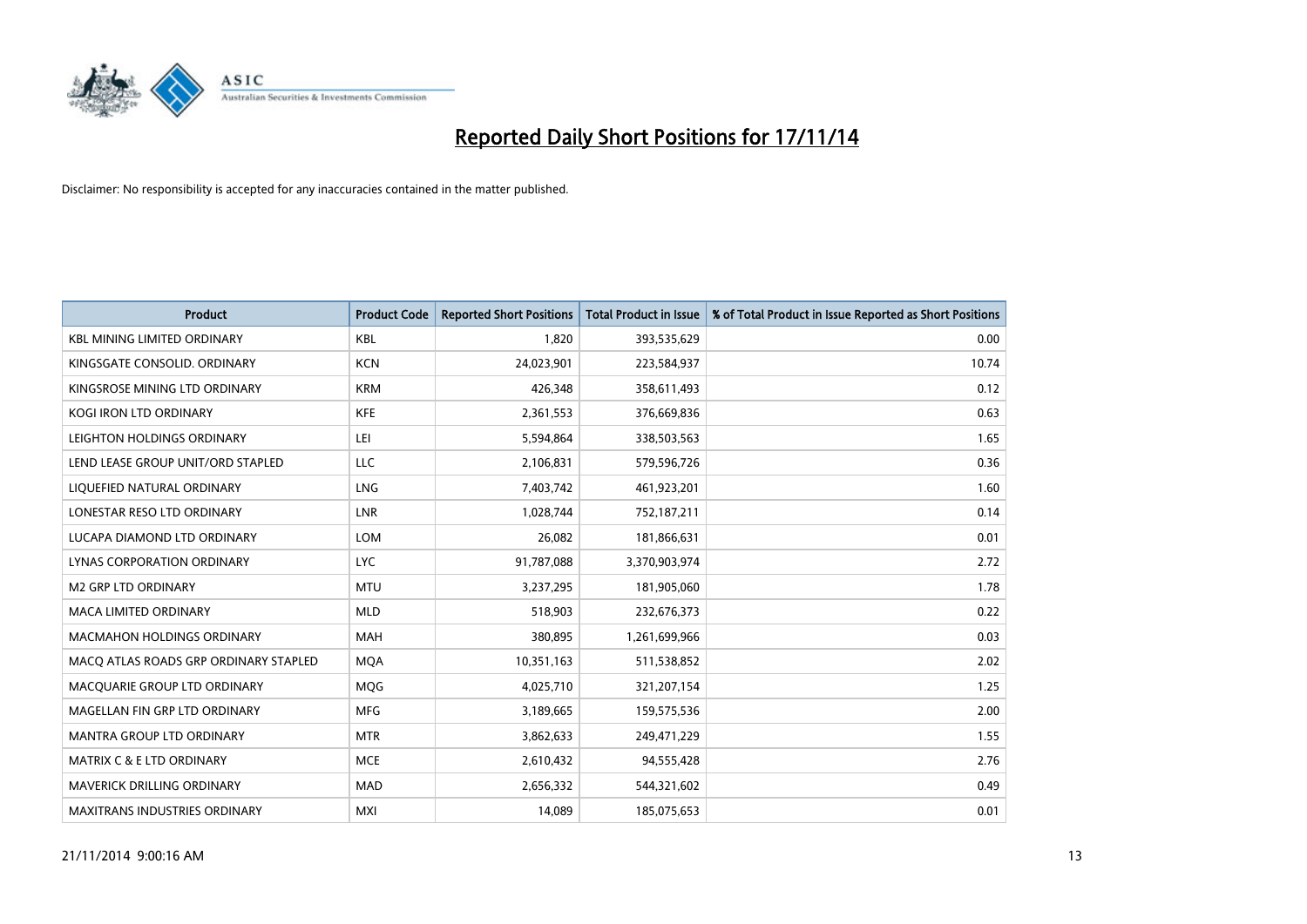

| <b>Product</b>                      | <b>Product Code</b> | <b>Reported Short Positions</b> | <b>Total Product in Issue</b> | % of Total Product in Issue Reported as Short Positions |
|-------------------------------------|---------------------|---------------------------------|-------------------------------|---------------------------------------------------------|
| MAYNE PHARMA LTD ORDINARY           | <b>MYX</b>          | 10,611,990                      | 587,948,337                   | 1.80                                                    |
| MCMILLAN SHAKESPEARE ORDINARY       | <b>MMS</b>          | 777,979                         | 77,525,801                    | 1.00                                                    |
| <b>MCPHERSON'S LTD ORDINARY</b>     | <b>MCP</b>          | 10,010                          | 95,434,645                    | 0.01                                                    |
| MEDUSA MINING LTD ORDINARY          | <b>MML</b>          | 17,206,903                      | 207,794,301                   | 8.28                                                    |
| MERIDIAN ENERGY INSTALMENT RECEIPTS | <b>MEZCA</b>        | 200,000                         | 1,255,413,626                 | 0.02                                                    |
| <b>MERMAID MARINE ORDINARY</b>      | <b>MRM</b>          | 19,093,575                      | 368,666,221                   | 5.18                                                    |
| MESOBLAST LIMITED ORDINARY          | <b>MSB</b>          | 24,018,918                      | 321,696,029                   | 7.47                                                    |
| METALS X LIMITED ORDINARY           | <b>MLX</b>          | 2,585,234                       | 1,655,826,110                 | 0.16                                                    |
| METCASH LIMITED ORDINARY            | <b>MTS</b>          | 126,072,567                     | 903,309,574                   | 13.96                                                   |
| METMINCO LIMITED ORDINARY           | <b>MNC</b>          | 32,000                          | 1,822,614,860                 | 0.00                                                    |
| MIGHTY RIVER POWER ORDINARY         | <b>MYT</b>          | 3,285,133                       | 1,400,012,517                 | 0.23                                                    |
| MINCOR RESOURCES NL ORDINARY        | <b>MCR</b>          | 5,774                           | 188,208,274                   | 0.00                                                    |
| MINERAL DEPOSITS ORDINARY           | <b>MDL</b>          | 1,057,566                       | 103,676,341                   | 1.02                                                    |
| MINERAL RESOURCES, ORDINARY         | <b>MIN</b>          | 19,428,719                      | 187,270,274                   | 10.37                                                   |
| MINT WIRELESS ORDINARY              | <b>MNW</b>          | 8,268                           | 470,372,395                   | 0.00                                                    |
| MIRABELA NICKEL LTD ORDINARY        | <b>MBN</b>          | 1,812,292                       | 929,710,216                   | 0.19                                                    |
| MIRVAC GROUP STAPLED SECURITIES     | <b>MGR</b>          | 2,127,195                       | 3,697,197,370                 | 0.06                                                    |
| MOLOPO ENERGY LTD ORDINARY          | <b>MPO</b>          | 31,118                          | 248,705,730                   | 0.01                                                    |
| MONADELPHOUS GROUP ORDINARY         | <b>MND</b>          | 7,920,532                       | 92,998,380                    | 8.52                                                    |
| MONASH IVF GROUP LTD ORDINARY       | <b>MVF</b>          | 429,023                         | 231,081,089                   | 0.19                                                    |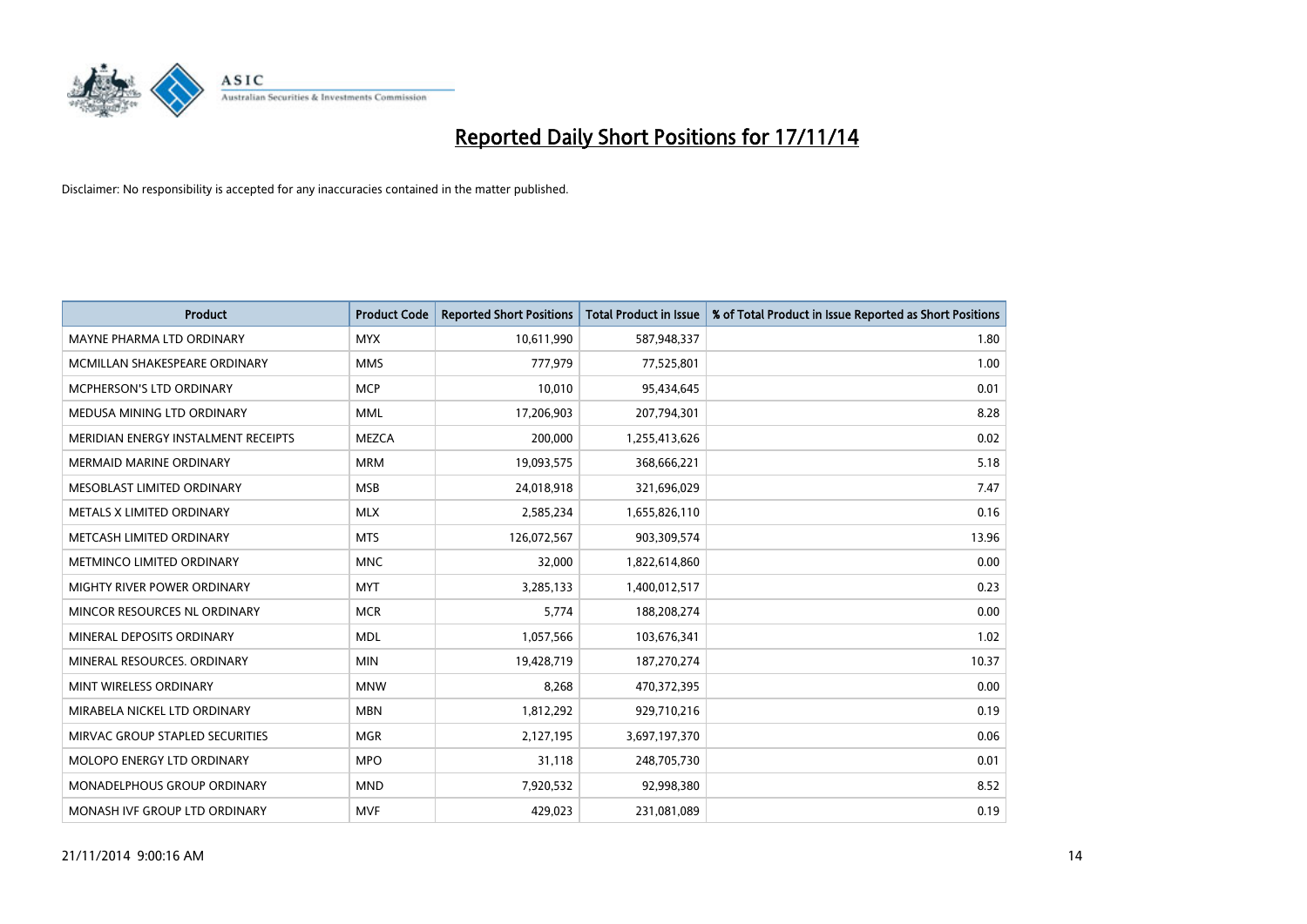

| <b>Product</b>                | <b>Product Code</b> | <b>Reported Short Positions</b> | <b>Total Product in Issue</b> | % of Total Product in Issue Reported as Short Positions |
|-------------------------------|---------------------|---------------------------------|-------------------------------|---------------------------------------------------------|
| MORTGAGE CHOICE LTD ORDINARY  | <b>MOC</b>          | 1,086                           | 124,216,248                   | 0.00                                                    |
| MOUNT GIBSON IRON ORDINARY    | <b>MGX</b>          | 43,023,610                      | 1,090,805,085                 | 3.94                                                    |
| MULTIPLEX SITES SITES         | <b>MXUPA</b>        | 2,499                           | 4,500,000                     | 0.06                                                    |
| MYER HOLDINGS LTD ORDINARY    | <b>MYR</b>          | 106,896,792                     | 585,689,551                   | 18.25                                                   |
| NANOSONICS LIMITED ORDINARY   | <b>NAN</b>          | 2,330,857                       | 264,332,826                   | 0.88                                                    |
| NATIONAL AUST. BANK ORDINARY  | <b>NAB</b>          | 23,656,503                      | 2,365,795,293                 | 1.00                                                    |
| NATIONAL STORAGE STAPLED      | <b>NSR</b>          | 1,515,011                       | 290,831,660                   | 0.52                                                    |
| NAVITAS LIMITED ORDINARY      | <b>NVT</b>          | 3,334,068                       | 376,037,813                   | 0.89                                                    |
| NEARMAP LTD ORDINARY          | <b>NEA</b>          | 1,253,787                       | 338,146,101                   | 0.37                                                    |
| NEON ENERGY LIMITED ORDINARY  | <b>NEN</b>          | 140,474                         | 553,037,848                   | 0.03                                                    |
| NEW HOPE CORPORATION ORDINARY | <b>NHC</b>          | 1,672,729                       | 830,999,449                   | 0.20                                                    |
| NEW ZEALAND OIL& GAS ORDINARY | <b>NZO</b>          | 371,277                         | 421,098,661                   | 0.09                                                    |
| NEWCREST MINING ORDINARY      | <b>NCM</b>          | 10,155,078                      | 766,510,971                   | 1.32                                                    |
| NEWS CORP A NON-VOTING CDI    | <b>NWSLV</b>        | 89,936                          | 2,897,304                     | 3.10                                                    |
| NEWS CORP B VOTING CDI        | <b>NWS</b>          | 2,397,898                       | 23,258,606                    | 10.31                                                   |
| NEWSAT LIMITED ORDINARY       | <b>NWT</b>          | 6,777,586                       | 643,199,841                   | 1.05                                                    |
| NEXTDC LIMITED ORDINARY       | <b>NXT</b>          | 18,990,403                      | 193,154,486                   | 9.83                                                    |
| NEXUS ENERGY LIMITED ORDINARY | <b>NXS</b>          | 83,983                          | 1,330,219,459                 | 0.01                                                    |
| NIB HOLDINGS LIMITED ORDINARY | <b>NHF</b>          | 2,600,451                       | 439,004,182                   | 0.59                                                    |
| NINE ENTERTAINMENT ORDINARY   | <b>NEC</b>          | 11,860,174                      | 940,295,023                   | 1.26                                                    |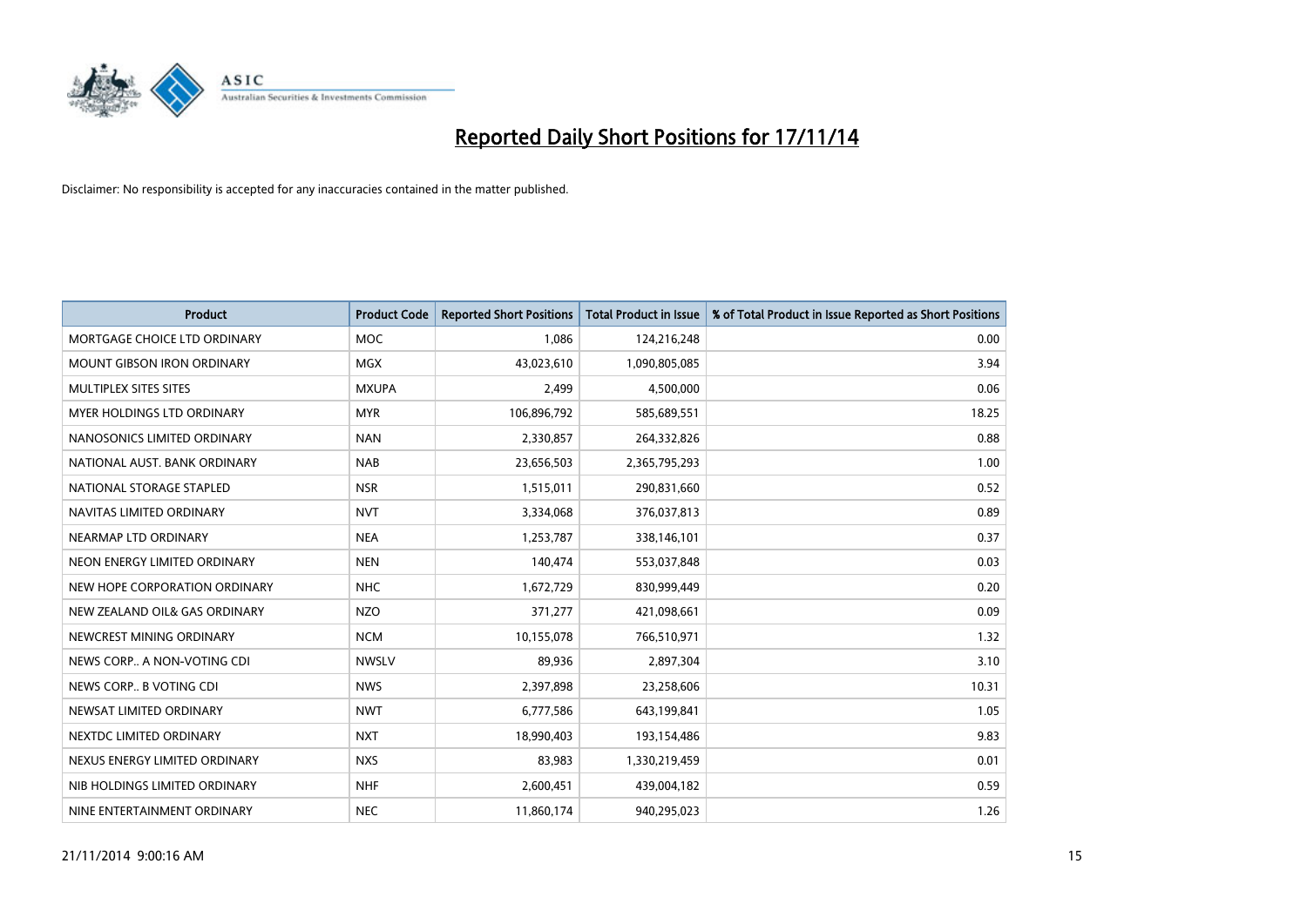

| <b>Product</b>                         | <b>Product Code</b> | <b>Reported Short Positions</b> | <b>Total Product in Issue</b> | % of Total Product in Issue Reported as Short Positions |
|----------------------------------------|---------------------|---------------------------------|-------------------------------|---------------------------------------------------------|
| NOBLE MINERAL RES ORDINARY             | <b>NMG</b>          | 2,365,726                       | 666,397,952                   | 0.36                                                    |
| NORTHERN IRON LTD ORDINARY             | <b>NFE</b>          | 11,392                          | 484,405,314                   | 0.00                                                    |
| NORTHERN STAR ORDINARY                 | <b>NST</b>          | 16,046,093                      | 592,256,718                   | 2.71                                                    |
| NOVION PROPERTY GRP STAPLED SECURITIES | <b>NVN</b>          | 13,007,865                      | 3,050,355,727                 | 0.43                                                    |
| NRW HOLDINGS LIMITED ORDINARY          | <b>NWH</b>          | 11,931,234                      | 278,888,011                   | 4.28                                                    |
| NUFARM LIMITED ORDINARY                | <b>NUF</b>          | 10,180,939                      | 264, 367, 746                 | 3.85                                                    |
| NUPLEX INDUSTRIES ORDINARY             | <b>NPX</b>          | 1,000                           | 198,125,827                   | 0.00                                                    |
| OCEANAGOLD CORP. CHESS DEPOSITARY INT  | <b>OGC</b>          | 1,791,446                       | 301,520,186                   | 0.59                                                    |
| OIL SEARCH LTD ORDINARY                | OSH                 | 5,626,566                       | 1,522,692,587                 | 0.37                                                    |
| OM HOLDINGS LIMITED ORDINARY           | <b>OMH</b>          | 58,082                          | 733,423,337                   | 0.01                                                    |
| ORBIS GOLD LTD ORDINARY                | <b>OBS</b>          | 10,000                          | 249,886,056                   | 0.00                                                    |
| ORICA LIMITED ORDINARY                 | ORI                 | 18,081,468                      | 372,743,291                   | 4.85                                                    |
| ORIGIN ENERGY ORDINARY                 | <b>ORG</b>          | 7,574,602                       | 1,106,302,799                 | 0.68                                                    |
| OROCOBRE LIMITED ORDINARY              | <b>ORE</b>          | 2,745,011                       | 132,041,911                   | 2.08                                                    |
| ORORA LIMITED ORDINARY                 | <b>ORA</b>          | 7,532,165                       | 1,206,684,923                 | 0.62                                                    |
| OROTONGROUP LIMITED ORDINARY           | ORL                 | 259,117                         | 40,880,902                    | 0.63                                                    |
| OZ MINERALS ORDINARY                   | OZL                 | 14,976,682                      | 303,470,022                   | 4.94                                                    |
| OZFOREX GROUP LTD ORDINARY             | <b>OFX</b>          | 7,013,459                       | 240,000,000                   | 2.92                                                    |
| <b>PACIFIC BRANDS ORDINARY</b>         | <b>PBG</b>          | 68,840,098                      | 917,226,291                   | 7.51                                                    |
| PACT GROUP HLDGS LTD ORDINARY          | PGH                 | 2,953,443                       | 294,097,961                   | 1.00                                                    |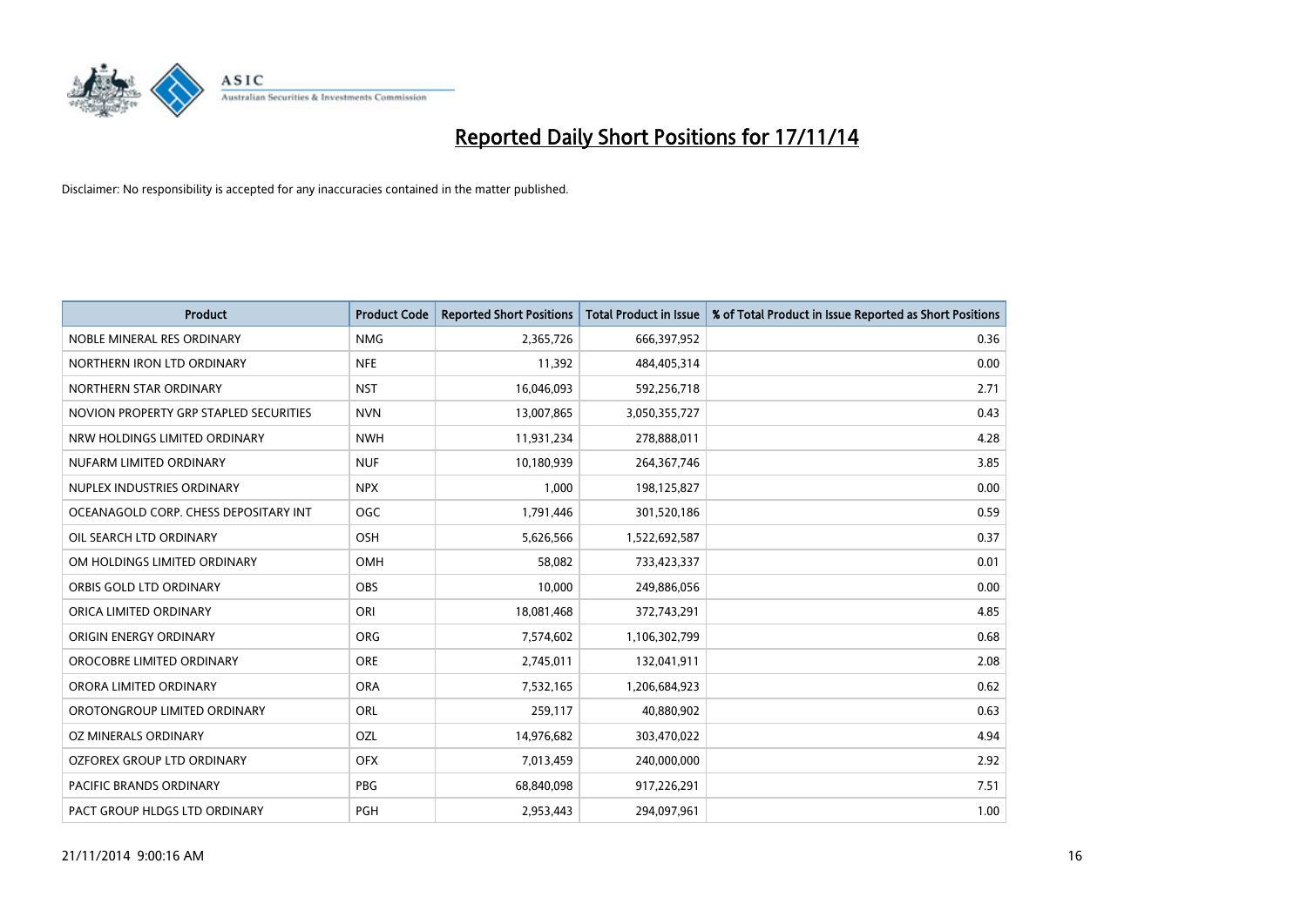

| <b>Product</b>                | <b>Product Code</b> | <b>Reported Short Positions</b> | <b>Total Product in Issue</b> | % of Total Product in Issue Reported as Short Positions |
|-------------------------------|---------------------|---------------------------------|-------------------------------|---------------------------------------------------------|
| PALADIN ENERGY LTD ORDINARY   | <b>PDN</b>          | 106,974,202                     | 964,894,574                   | 11.09                                                   |
| PANAUST LIMITED ORDINARY      | <b>PNA</b>          | 28,944                          | 636,599,496                   | 0.00                                                    |
| PANORAMA SYNERGY LTD ORDINARY | <b>PSY</b>          | 26,067                          | 493,403,798                   | 0.01                                                    |
| PANORAMIC RESOURCES ORDINARY  | <b>PAN</b>          | 213,113                         | 322,275,824                   | 0.07                                                    |
| PANTERRA GOLD LTD ORDINARY    | PGI                 | $\mathbf{1}$                    | 846,215,609                   | 0.00                                                    |
| PAPERLINX LIMITED ORDINARY    | <b>PPX</b>          | 44,691                          | 665, 181, 261                 | 0.01                                                    |
| PAPILLON RES LTD ORDINARY     | PIR                 | 17,561                          | 356,976,210                   | 0.00                                                    |
| PATTIES FOODS LTD ORDINARY    | PFL                 | 9,001                           | 139,144,338                   | 0.01                                                    |
| PEET LIMITED ORDINARY         | <b>PPC</b>          | 52,774                          | 474,623,750                   | 0.01                                                    |
| PERPETUAL LIMITED ORDINARY    | PPT                 | 1,119,084                       | 46,574,426                    | 2.40                                                    |
| PERSEUS MINING LTD ORDINARY   | PRU                 | 21,753,832                      | 526,656,401                   | 4.13                                                    |
| PHARMAXIS LTD ORDINARY        | <b>PXS</b>          | 501,000                         | 310,120,349                   | 0.16                                                    |
| PHOSPHAGENICS LTD. ORDINARY   | POH                 | 43,750                          | 1,261,965,957                 | 0.00                                                    |
| PLATINUM ASSET ORDINARY       | <b>PTM</b>          | 2,589,337                       | 580,991,982                   | 0.45                                                    |
| PLATINUM AUSTRALIA ORDINARY   | <b>PLA</b>          | 836,127                         | 504,968,043                   | 0.17                                                    |
| PMP LIMITED ORDINARY          | <b>PMP</b>          | 27,581                          | 323,781,124                   | 0.01                                                    |
| POSEIDON NICK LTD ORDINARY    | POS                 | 1,283,000                       | 605,549,910                   | 0.21                                                    |
| PRANA BIOTECHNOLOGY ORDINARY  | <b>PBT</b>          | 2,752,533                       | 488,936,960                   | 0.56                                                    |
| PREMIER INVESTMENTS ORDINARY  | <b>PMV</b>          | 223,176                         | 155,900,075                   | 0.14                                                    |
| PRIMA BIOMED LTD ORDINARY     | <b>PRR</b>          | 132,361                         | 1,271,465,443                 | 0.01                                                    |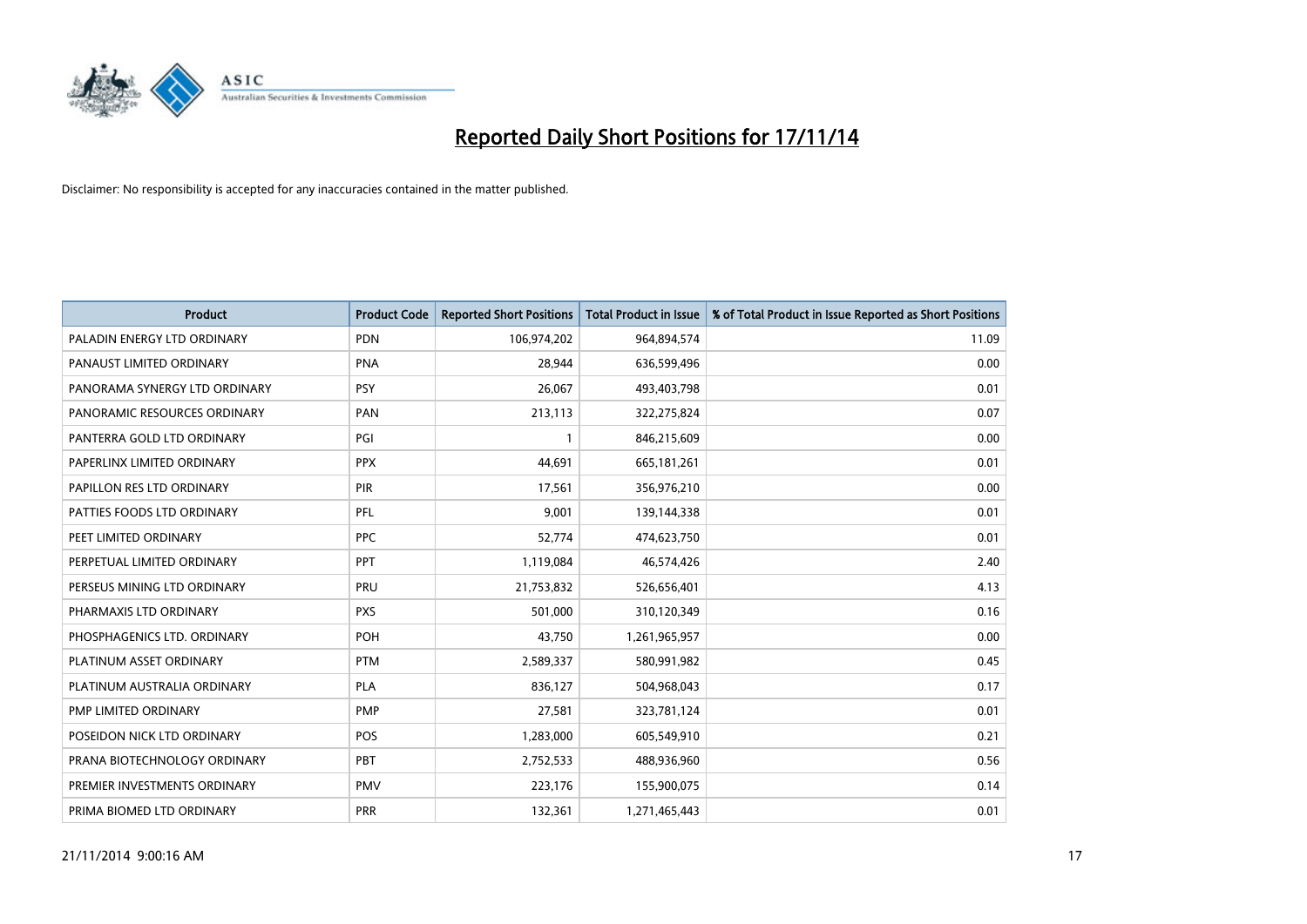

| <b>Product</b>                      | <b>Product Code</b> | <b>Reported Short Positions</b> | <b>Total Product in Issue</b> | % of Total Product in Issue Reported as Short Positions |
|-------------------------------------|---------------------|---------------------------------|-------------------------------|---------------------------------------------------------|
| PRIMARY HEALTH CARE ORDINARY        | PRY                 | 26,270,256                      | 512,130,550                   | 5.13                                                    |
| PRIME MEDIA GRP LTD ORDINARY        | PRT                 | 1,453,620                       | 366,330,303                   | 0.40                                                    |
| PROGRAMMED ORDINARY                 | <b>PRG</b>          | 131,602                         | 118,651,911                   | 0.11                                                    |
| PURA VIDA ENERGY NL ORDINARY        | <b>PVD</b>          | 244,916                         | 130,130,698                   | 0.19                                                    |
| OANTAS AIRWAYS ORDINARY             | QAN                 | 28,265,351                      | 2,196,330,250                 | 1.29                                                    |
| OBE INSURANCE GROUP ORDINARY        | <b>OBE</b>          | 19,358,154                      | 1,364,945,301                 | 1.42                                                    |
| ORXPHARMA LTD ORDINARY              | <b>QRX</b>          | 30,250                          | 164,190,969                   | 0.02                                                    |
| <b>QUBE HOLDINGS LTD ORDINARY</b>   | QUB                 | 4,423,098                       | 1,054,428,076                 | 0.42                                                    |
| RAMSAY HEALTH CARE ORDINARY         | <b>RHC</b>          | 479,616                         | 202,081,252                   | 0.24                                                    |
| <b>RCG CORPORATION LTD ORDINARY</b> | <b>RCG</b>          | 374,154                         | 263,808,625                   | 0.14                                                    |
| <b>RCR TOMLINSON ORDINARY</b>       | <b>RCR</b>          | 308,356                         | 139,000,806                   | 0.22                                                    |
| <b>REA GROUP ORDINARY</b>           | <b>REA</b>          | 2,104,618                       | 131,714,699                   | 1.60                                                    |
| RECALL HOLDINGS LTD ORDINARY        | <b>REC</b>          | 6,216,691                       | 313,149,677                   | 1.99                                                    |
| <b>RECKON LIMITED ORDINARY</b>      | <b>RKN</b>          | 1,376,787                       | 112,084,762                   | 1.23                                                    |
| <b>RED 5 LIMITED ORDINARY</b>       | <b>RED</b>          | 174,740                         | 759,451,008                   | 0.02                                                    |
| RED FORK ENERGY ORDINARY            | <b>RFE</b>          | 333,124                         | 501,051,719                   | 0.07                                                    |
| REDBANK ENERGY LTD ORDINARY         | <b>AEJ</b>          | 13                              | 786,287                       | 0.00                                                    |
| REED RESOURCES LTD ORDINARY         | <b>RDR</b>          | 2,000                           | 499,453,895                   | 0.00                                                    |
| REGIS HEALTHCARE LTD ORDINARY       | <b>REG</b>          | 815,793                         | 300, 345, 797                 | 0.27                                                    |
| <b>REGIS RESOURCES ORDINARY</b>     | <b>RRL</b>          | 54,838,554                      | 499,781,595                   | 10.97                                                   |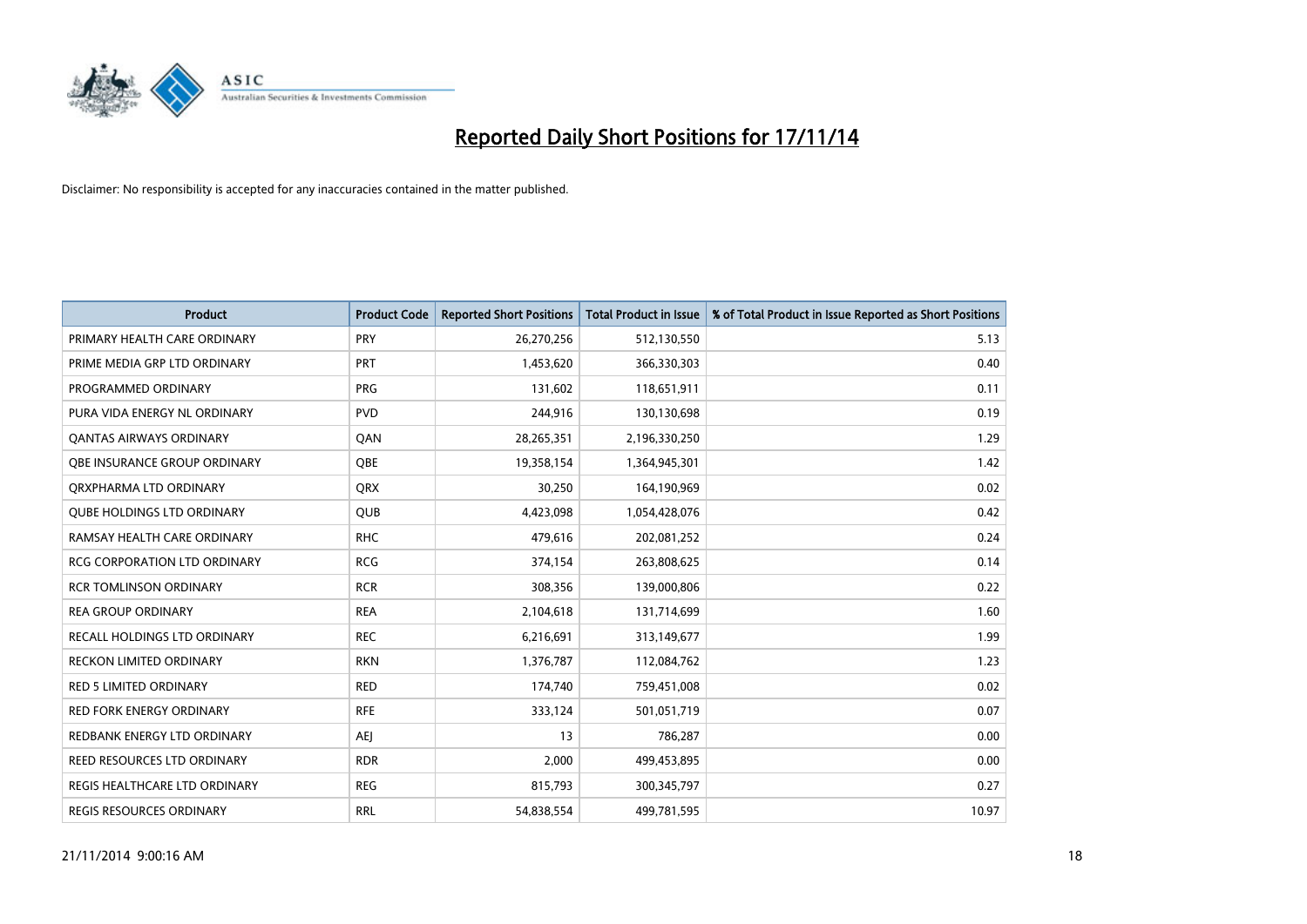

| <b>Product</b>                        | <b>Product Code</b> | <b>Reported Short Positions</b> | <b>Total Product in Issue</b> | % of Total Product in Issue Reported as Short Positions |
|---------------------------------------|---------------------|---------------------------------|-------------------------------|---------------------------------------------------------|
| RESMED INC CDI 10:1                   | <b>RMD</b>          | 35,127,072                      | 1,397,522,030                 | 2.51                                                    |
| RESOLUTE MINING ORDINARY              | <b>RSG</b>          | 11,897,759                      | 641,189,223                   | 1.86                                                    |
| RESOURCE GENERATION ORDINARY          | <b>RES</b>          | 1,220                           | 581,380,338                   | 0.00                                                    |
| RETAIL FOOD GROUP ORDINARY            | <b>RFG</b>          | 5,661,135                       | 154,379,893                   | 3.67                                                    |
| REX MINERALS LIMITED ORDINARY         | <b>RXM</b>          | 1,073,293                       | 220,519,784                   | 0.49                                                    |
| RIO TINTO LIMITED ORDINARY            | <b>RIO</b>          | 6,209,629                       | 435,758,720                   | 1.43                                                    |
| ROC OIL COMPANY ORDINARY              | <b>ROC</b>          | 896,811                         | 687,618,400                   | 0.13                                                    |
| ROX RESOURCES ORDINARY                | <b>RXL</b>          | 5,523,255                       | 849,673,095                   | 0.65                                                    |
| ROYAL WOLF HOLDINGS ORDINARY          | <b>RWH</b>          | 212,781                         | 100,387,052                   | 0.21                                                    |
| SAI GLOBAL LIMITED ORDINARY           | SAI                 | 640,219                         | 211,726,802                   | 0.30                                                    |
| SALMAT LIMITED ORDINARY               | <b>SLM</b>          | 101,231                         | 159,812,799                   | 0.06                                                    |
| SAMSON OIL & GAS LTD ORDINARY         | SSN                 | 15,343,700                      | 2,837,782,022                 | 0.54                                                    |
| SANDFIRE RESOURCES ORDINARY           | <b>SFR</b>          | 3,173,183                       | 155,950,968                   | 2.03                                                    |
| <b>SANTOS LTD ORDINARY</b>            | <b>STO</b>          | 8,230,575                       | 982,270,775                   | 0.84                                                    |
| SARACEN MINERAL ORDINARY              | SAR                 | 6,831,594                       | 792,784,738                   | 0.86                                                    |
| SCA PROPERTY GROUP STAPLED SECURITIES | SCP                 | 17,628,673                      | 648,628,320                   | 2.72                                                    |
| <b>SCENTRE GRP STAPLED</b>            | SCG                 | 22,556,016                      | 5,324,296,678                 | 0.42                                                    |
| SEDGMAN LIMITED ORDINARY              | <b>SDM</b>          | 1,128,550                       | 227,059,277                   | 0.50                                                    |
| SEEK LIMITED ORDINARY                 | <b>SEK</b>          | 11,955,916                      | 342,335,122                   | 3.49                                                    |
| SELECT HARVESTS ORDINARY              | <b>SHV</b>          | 1,152,108                       | 70,940,874                    | 1.62                                                    |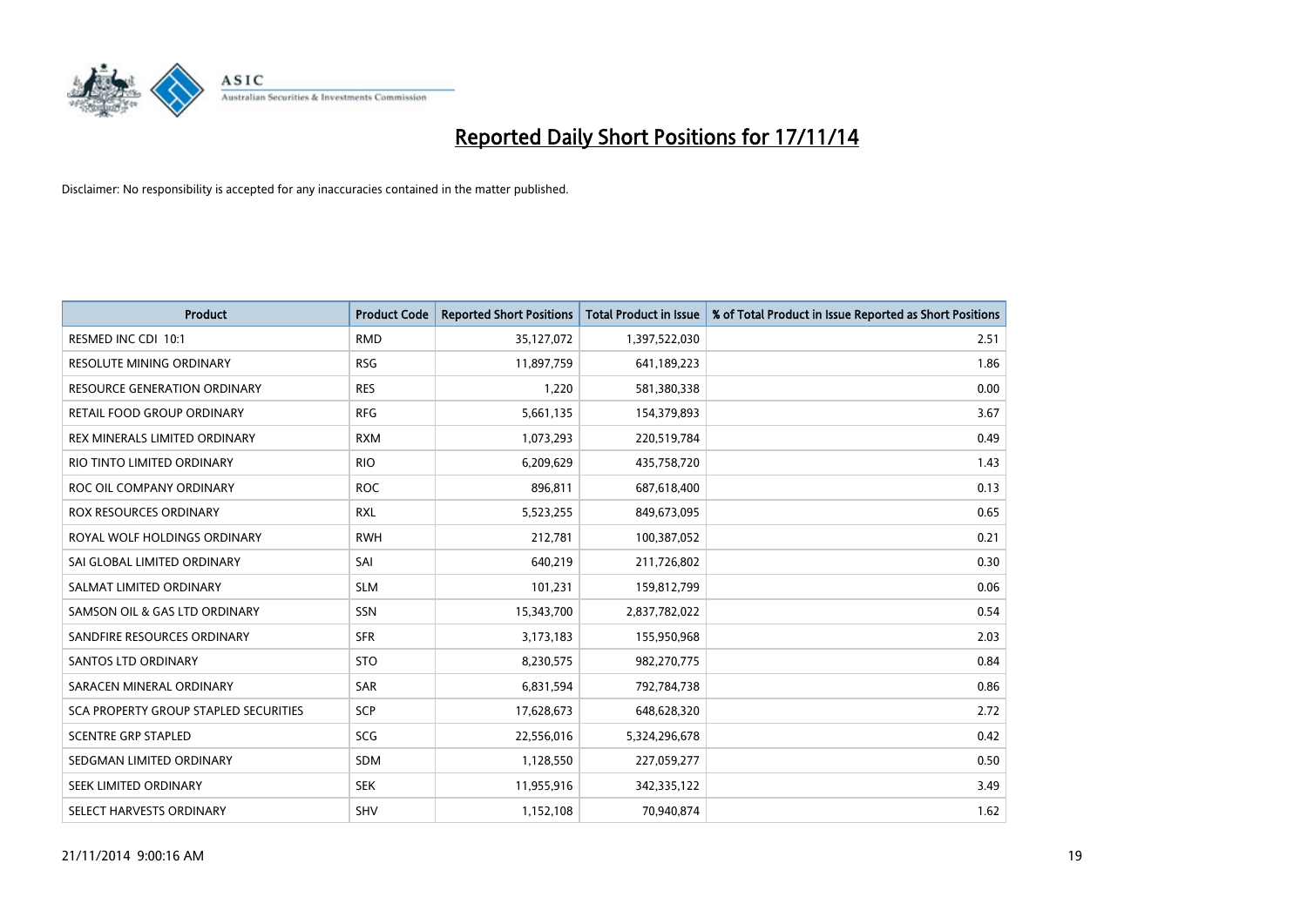

| <b>Product</b>                           | <b>Product Code</b> | <b>Reported Short Positions</b> | <b>Total Product in Issue</b> | % of Total Product in Issue Reported as Short Positions |
|------------------------------------------|---------------------|---------------------------------|-------------------------------|---------------------------------------------------------|
| SENEX ENERGY LIMITED ORDINARY            | SXY                 | 47,758,426                      | 1,149,657,377                 | 4.15                                                    |
| SERVICE STREAM ORDINARY                  | <b>SSM</b>          | 30                              | 386,389,873                   | 0.00                                                    |
| SEVEN GROUP HOLDINGS ORDINARY            | <b>SVW</b>          | 1,585,929                       | 299,199,240                   | 0.53                                                    |
| SEVEN WEST MEDIA LTD ORDINARY            | <b>SWM</b>          | 18,948,363                      | 999,160,872                   | 1.90                                                    |
| SEYMOUR WHYTE LTD ORDINARY               | <b>SWL</b>          | 28,988                          | 87,647,595                    | 0.03                                                    |
| SIGMA PHARMACEUTICAL ORDINARY            | <b>SIP</b>          | 23,851,818                      | 1,108,086,575                 | 2.15                                                    |
| SILEX SYSTEMS ORDINARY                   | <b>SLX</b>          | 7,889,843                       | 170,467,339                   | 4.63                                                    |
| SILVER CHEF LIMITED ORDINARY             | SIV                 | 23,846                          | 29,640,865                    | 0.08                                                    |
| SILVER LAKE RESOURCE ORDINARY            | <b>SLR</b>          | 25,448,370                      | 503,233,971                   | 5.06                                                    |
| SIMONDS GRP LTD DEFERRED SETTLEMENT      | <b>SIO</b>          | 1,000,000                       | 151,412,268                   | 0.66                                                    |
| SIMS METAL MGMT LTD ORDINARY             | SGM                 | 16,329,105                      | 204,633,630                   | 7.98                                                    |
| SINGAPORE TELECOMM. CHESS DEPOSITARY INT | SGT                 | 396,906                         | 115,837,110                   | 0.34                                                    |
| SINO GAS ENERGY ORDINARY                 | <b>SEH</b>          | 10,970,446                      | 1,542,672,358                 | 0.71                                                    |
| SIRIUS RESOURCES NL ORDINARY             | <b>SIR</b>          | 16,041,421                      | 341,438,269                   | 4.70                                                    |
| SIRTEX MEDICAL ORDINARY                  | <b>SRX</b>          | 85,783                          | 56,530,231                    | 0.15                                                    |
| SKILLED GROUP LTD ORDINARY               | <b>SKE</b>          | 6,838,898                       | 235,753,791                   | 2.90                                                    |
| SKY NETWORK ORDINARY                     | <b>SKT</b>          | 11,433,132                      | 389,139,785                   | 2.94                                                    |
| SKYCITY ENT GRP LTD ORDINARY             | <b>SKC</b>          | 7,950,652                       | 587,472,741                   | 1.35                                                    |
| <b>SLATER &amp; GORDON ORDINARY</b>      | SGH                 | 3,626,846                       | 205,810,288                   | 1.76                                                    |
| SMS MANAGEMENT, ORDINARY                 | <b>SMX</b>          | 1,876,392                       | 69,394,537                    | 2.70                                                    |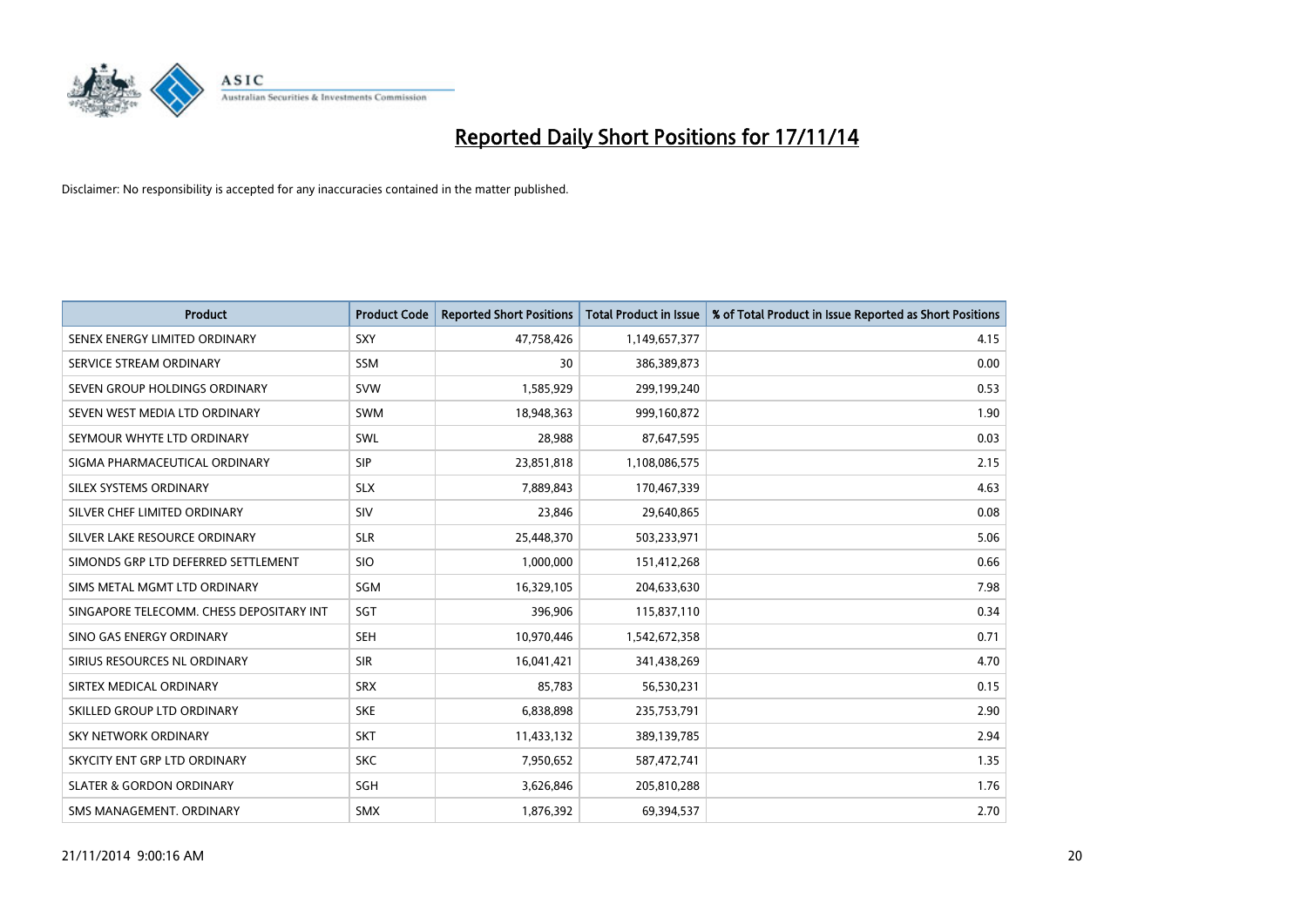

| <b>Product</b>                           | <b>Product Code</b> | <b>Reported Short Positions</b> | <b>Total Product in Issue</b> | % of Total Product in Issue Reported as Short Positions |
|------------------------------------------|---------------------|---------------------------------|-------------------------------|---------------------------------------------------------|
| SONIC HEALTHCARE ORDINARY                | <b>SHL</b>          | 2,601,478                       | 401,171,556                   | 0.65                                                    |
| SOUL PATTINSON (W.H) ORDINARY            | SOL                 | 18,305                          | 239,395,320                   | 0.01                                                    |
| SP AUSNET STAPLED SECURITIES             | SPN                 | 578,319                         | 3,425,244,162                 | 0.02                                                    |
| SPARK INFRASTRUCTURE STAPLED US PROHIBT. | SKI                 | 13,375,517                      | 1,466,360,128                 | 0.91                                                    |
| SPARK NEW ZEALAND ORDINARY               | <b>SPK</b>          | 12,838,484                      | 1,834,767,958                 | 0.70                                                    |
| SPDR 200 FUND ETF UNITS                  | STW                 | 161,349                         | 46,846,865                    | 0.34                                                    |
| SPECIALTY FASHION ORDINARY               | <b>SFH</b>          | 107,801                         | 192,236,121                   | 0.06                                                    |
| SPOTLESS GRP HLD LTD ORDINARY            | <b>SPO</b>          | 33,689,361                      | 1,098,290,178                 | 3.07                                                    |
| ST BARBARA LIMITED ORDINARY              | <b>SBM</b>          | 9,583,235                       | 494,269,192                   | 1.94                                                    |
| STARPHARMA HOLDINGS ORDINARY             | <b>SPL</b>          | 13,003,488                      | 319,008,325                   | 4.08                                                    |
| STEADFAST GROUP LTD ORDINARY             | <b>SDF</b>          | 16,742,178                      | 503,352,992                   | 3.33                                                    |
| STHN CROSS MEDIA ORDINARY                | <b>SXL</b>          | 40,607,969                      | 731,319,622                   | 5.55                                                    |
| STOCKLAND UNITS/ORD STAPLED              | SGP                 | 8,567,370                       | 2,348,746,744                 | 0.36                                                    |
| STRAITS RES LTD. ORDINARY                | SRO                 | 20,370                          | 1,217,730,293                 | 0.00                                                    |
| STRIKE ENERGY LTD ORDINARY               | <b>STX</b>          | 4,000                           | 833,330,946                   | 0.00                                                    |
| STW COMMUNICATIONS ORDINARY              | SGN                 | 4,866,737                       | 409,699,000                   | 1.19                                                    |
| SUNCORP GROUP LTD ORDINARY               | <b>SUN</b>          | 7,419,079                       | 1,286,600,980                 | 0.58                                                    |
| SUNDANCE ENERGY ORDINARY                 | <b>SEA</b>          | 2,235,401                       | 549,207,339                   | 0.41                                                    |
| SUNDANCE RESOURCES ORDINARY              | SDL                 | 95,740,572                      | 3,082,028,456                 | 3.11                                                    |
| SUNLAND GROUP LTD ORDINARY               | <b>SDG</b>          | 98,069                          | 181,710,087                   | 0.05                                                    |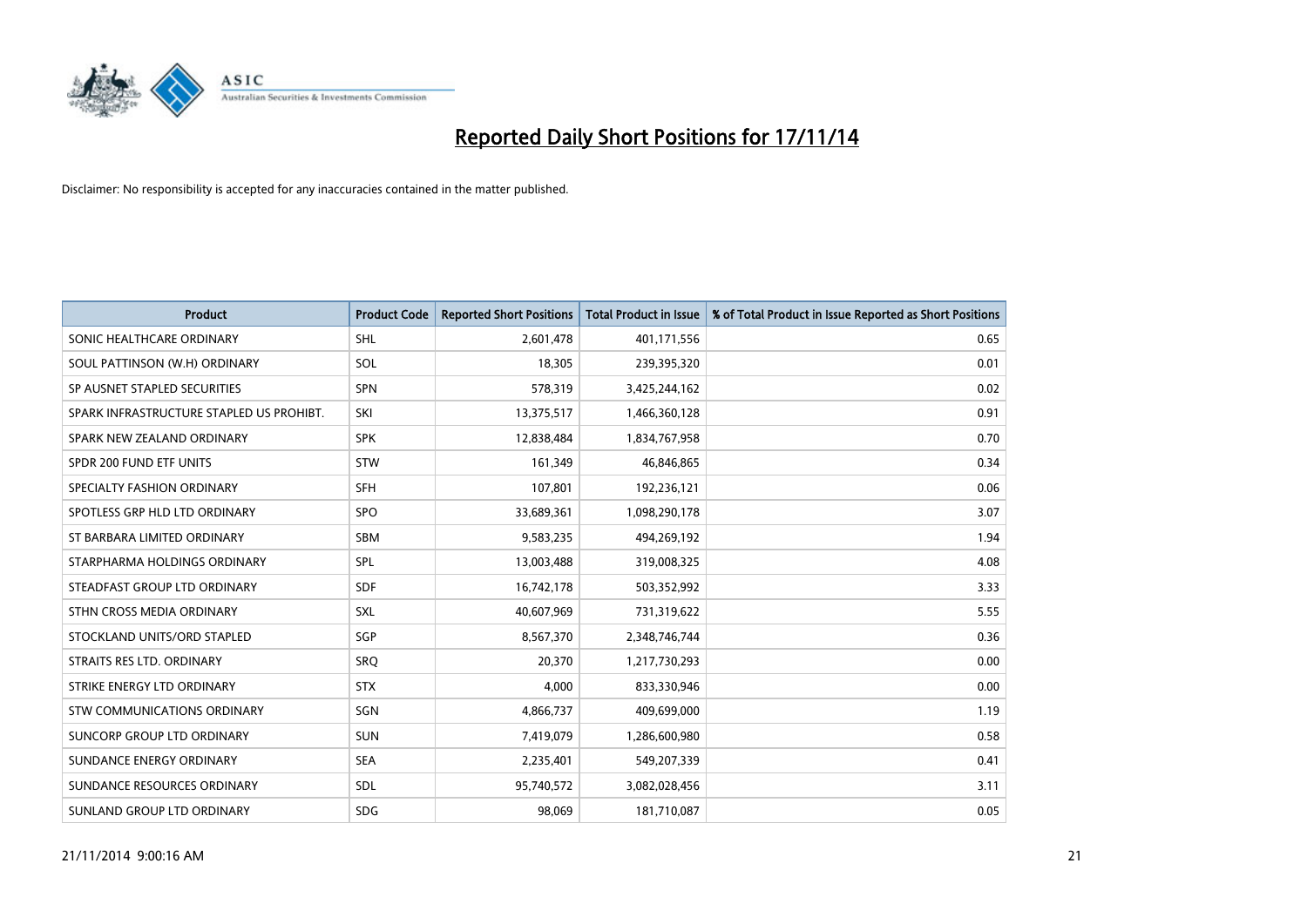

| <b>Product</b>                   | <b>Product Code</b> | <b>Reported Short Positions</b> | <b>Total Product in Issue</b> | % of Total Product in Issue Reported as Short Positions |
|----------------------------------|---------------------|---------------------------------|-------------------------------|---------------------------------------------------------|
| SUPER RET REP LTD ORDINARY       | <b>SUL</b>          | 14,978,750                      | 196,897,430                   | 7.61                                                    |
| SWICK MINING ORDINARY            | <b>SWK</b>          | 50,000                          | 216,729,450                   | 0.02                                                    |
| SYD AIRPORT STAPLED US PROHIBIT. | <b>SYD</b>          | 33,039,922                      | 2,216,216,041                 | 1.49                                                    |
| SYRAH RESOURCES ORDINARY         | <b>SYR</b>          | 5,071,576                       | 164,135,076                   | 3.09                                                    |
| TABCORP HOLDINGS LTD ORDINARY    | <b>TAH</b>          | 17,227,060                      | 765,652,364                   | 2.25                                                    |
| TAP OIL LIMITED ORDINARY         | <b>TAP</b>          | 91,339                          | 243,186,639                   | 0.04                                                    |
| TASSAL GROUP LIMITED ORDINARY    | TGR                 | 198,415                         | 146,897,115                   | 0.14                                                    |
| TATTS GROUP LTD ORDINARY         | <b>TTS</b>          | 30,789,113                      | 1,445,759,948                 | 2.13                                                    |
| <b>TECHNOLOGY ONE ORDINARY</b>   | <b>TNE</b>          | 1,540,812                       | 308,796,455                   | 0.50                                                    |
| TELECOM CORPORATION ORDINARY     | <b>TEL</b>          | 161,077                         | 1,828,530,844                 | 0.01                                                    |
| TELSTRA CORPORATION. ORDINARY    | <b>TLS</b>          | 46,114,260                      | 12,225,655,836                | 0.38                                                    |
| TEN NETWORK HOLDINGS ORDINARY    | <b>TEN</b>          | 136,495,074                     | 2,630,984,596                 | 5.19                                                    |
| TERANGA GOLD CORP CDI 1:1        | TGZ                 | 79,279                          | 72,850,029                    | 0.11                                                    |
| TFS CORPORATION LTD ORDINARY     | <b>TFC</b>          | 8,448,804                       | 325,267,408                   | 2.60                                                    |
| THE REJECT SHOP ORDINARY         | <b>TRS</b>          | 2,273,625                       | 28,844,648                    | 7.88                                                    |
| THINK CHILDCARE EDU ORDINARY     | <b>TNK</b>          | 412,238                         | 39,600,000                    | 1.04                                                    |
| THORN GROUP LIMITED ORDINARY     | <b>TGA</b>          | 4,838                           | 150,634,985                   | 0.00                                                    |
| TIGER RESOURCES ORDINARY         | <b>TGS</b>          | 13,732,875                      | 1,143,541,406                 | 1.20                                                    |
| TOLL HOLDINGS LTD ORDINARY       | <b>TOL</b>          | 17,984,009                      | 717,437,878                   | 2.51                                                    |
| TORO ENERGY LIMITED ORDINARY     | <b>TOE</b>          | 25,762                          | 1,567,784,418                 | 0.00                                                    |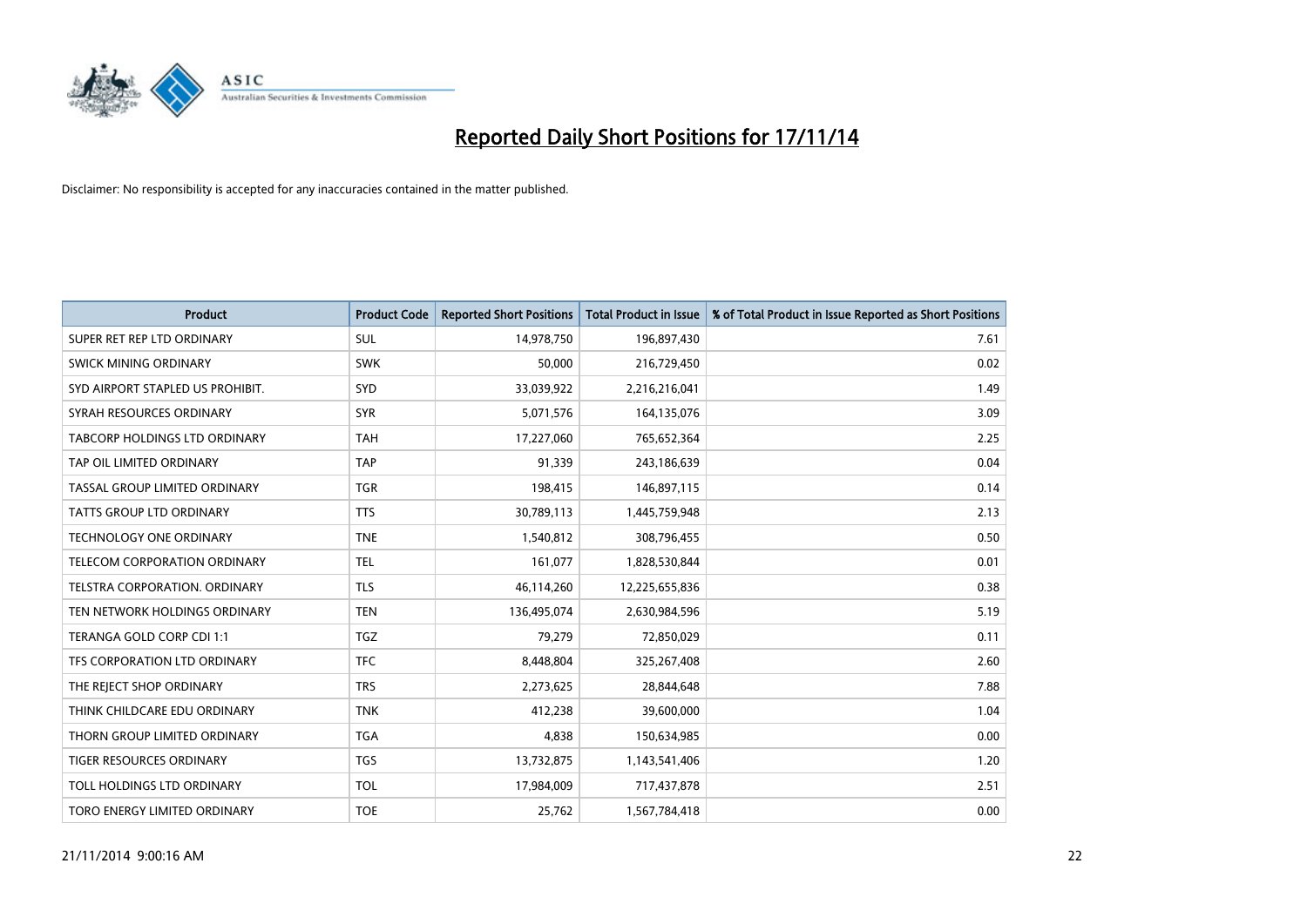

| Product                              | <b>Product Code</b> | <b>Reported Short Positions</b> | <b>Total Product in Issue</b> | % of Total Product in Issue Reported as Short Positions |
|--------------------------------------|---------------------|---------------------------------|-------------------------------|---------------------------------------------------------|
| TOX FREE SOLUTIONS ORDINARY          | <b>TOX</b>          | 2,086,802                       | 133,752,359                   | 1.56                                                    |
| TPG TELECOM LIMITED ORDINARY         | <b>TPM</b>          | 10,665,736                      | 793,808,141                   | 1.34                                                    |
| <b>TRADE ME GROUP ORDINARY</b>       | <b>TME</b>          | 5,978,662                       | 396,913,549                   | 1.51                                                    |
| TRANSFIELD SERVICES ORDINARY         | <b>TSE</b>          | 7,045,731                       | 512,457,716                   | 1.37                                                    |
| TRANSPACIFIC INDUST, ORDINARY        | <b>TPI</b>          | 25,970,531                      | 1,579,648,778                 | 1.64                                                    |
| TRANSURBAN GROUP TRIPLE STAPLED SEC. | <b>TCL</b>          | 23,475,865                      | 1,906,390,878                 | 1.23                                                    |
| <b>TREASURY GROUP ORDINARY</b>       | <b>TRG</b>          | 33,165                          | 23,697,498                    | 0.14                                                    |
| TREASURY WINE ESTATE ORDINARY        | <b>TWE</b>          | 10,622,227                      | 651,261,403                   | 1.63                                                    |
| TRITON MIN LTD ORDINARY              | <b>TON</b>          | 90,145                          | 310,101,731                   | 0.03                                                    |
| TROY RESOURCES LTD ORDINARY          | <b>TRY</b>          | 5,598,392                       | 195,265,161                   | 2.87                                                    |
| UGL LIMITED ORDINARY                 | UGL                 | 19,392,205                      | 166,511,240                   | 11.65                                                   |
| UNILIFE CORPORATION CDI 6:1          | <b>UNS</b>          | 120,000                         | 277,673,970                   | 0.04                                                    |
| UNITY MINING LTD ORDINARY            | <b>UML</b>          | 319,871                         | 1,133,122,711                 | 0.03                                                    |
| UXC LIMITED ORDINARY                 | <b>UXC</b>          | 2,746,819                       | 329,728,102                   | 0.83                                                    |
| <b>VEDA GROUP LTD ORDINARY</b>       | <b>VED</b>          | 12,358,858                      | 842,055,406                   | 1.47                                                    |
| <b>VENTURE MINERALS ORDINARY</b>     | <b>VMS</b>          | 238,000                         | 287,320,170                   | 0.08                                                    |
| VILLAGE ROADSHOW LTD ORDINARY        | <b>VRL</b>          | 824,194                         | 159,509,459                   | 0.52                                                    |
| VIRGIN AUS HLDG LTD ORDINARY         | <b>VAH</b>          | 46,348,097                      | 3,524,912,131                 | 1.31                                                    |
| <b>VIRTUS HEALTH LTD ORDINARY</b>    | <b>VRT</b>          | 5,210,429                       | 79,885,938                    | 6.52                                                    |
| VISION EYE INSTITUTE ORDINARY        | <b>VEI</b>          | 1,586,666                       | 178,737,431                   | 0.89                                                    |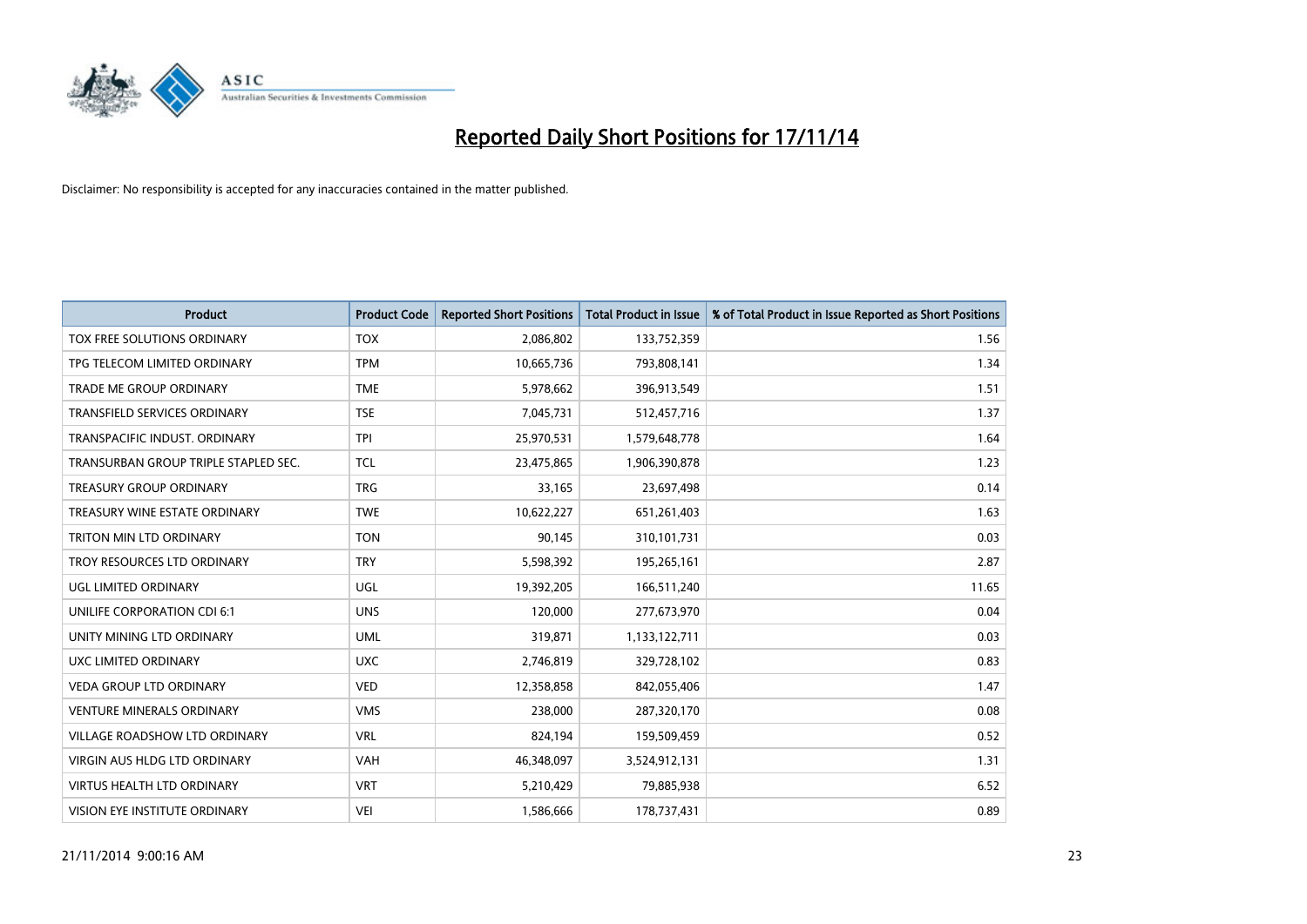

| <b>Product</b>                       | <b>Product Code</b> | <b>Reported Short Positions</b> | <b>Total Product in Issue</b> | % of Total Product in Issue Reported as Short Positions |
|--------------------------------------|---------------------|---------------------------------|-------------------------------|---------------------------------------------------------|
| <b>VISTA GROUP INTERNAT ORDINARY</b> | VGI                 | 1.000                           | 79,813,089                    | 0.00                                                    |
| <b>VOCATION LTD ORDINARY</b>         | <b>VET</b>          | 9,258,958                       | 230,000,000                   | 4.03                                                    |
| <b>VOCUS COMMS LTD ORDINARY</b>      | <b>VOC</b>          | 651,677                         | 104,803,018                   | 0.62                                                    |
| WAM CAPITAL LIMITED ORDINARY         | <b>WAM</b>          | 30,000                          | 345,405,201                   | 0.01                                                    |
| WARRNAMBOOL CHEESE ORDINARY          | <b>WCB</b>          | 19                              | 56,098,797                    | 0.00                                                    |
| <b>WATPAC LIMITED ORDINARY</b>       | <b>WTP</b>          | 841,357                         | 189,258,397                   | 0.44                                                    |
| <b>WDS LIMITED ORDINARY</b>          | <b>WDS</b>          | 576,441                         | 144,740,614                   | 0.40                                                    |
| WEBIET LIMITED ORDINARY              | <b>WEB</b>          | 1,333,768                       | 79,397,959                    | 1.68                                                    |
| WESFARMERS LIMITED ORDINARY          | <b>WES</b>          | 5,252,763                       | 1,143,274,951                 | 0.46                                                    |
| WESTERN AREAS LTD ORDINARY           | <b>WSA</b>          | 17,087,248                      | 232,580,131                   | 7.35                                                    |
| WESTERN DESERT RES. ORDINARY         | <b>WDR</b>          | 2,490,070                       | 620,049,919                   | 0.40                                                    |
| WESTERN DESERT RES. RIGHTS 31-MAR-14 | <b>WDRR</b>         | 17,835                          | 120,009,662                   | 0.01                                                    |
| <b>WESTFIELD CORP STAPLED</b>        | WFD                 | 6,424,081                       | 2,078,089,686                 | 0.31                                                    |
| WESTFIELD GROUP ORD/UNIT STAPLED SEC | <b>WDC</b>          | 945,234                         | 2,078,089,686                 | 0.05                                                    |
| <b>WESTPAC BANKING CORP ORDINARY</b> | <b>WBC</b>          | 37,873,341                      | 3,109,048,309                 | 1.22                                                    |
| WHITE ENERGY COMPANY ORDINARY        | <b>WEC</b>          | 884,054                         | 328,374,494                   | 0.27                                                    |
| WHITEHAVEN COAL ORDINARY             | <b>WHC</b>          | 85,495,717                      | 1,025,760,027                 | 8.33                                                    |
| WIDE BAY AUST LTD ORDINARY           | <b>WBB</b>          | 1,168                           | 36,796,608                    | 0.00                                                    |
| WOODSIDE PETROLEUM ORDINARY          | <b>WPL</b>          | 7,059,342                       | 823,910,657                   | 0.86                                                    |
| WOOLWORTHS LIMITED ORDINARY          | <b>WOW</b>          | 26,798,689                      | 1,263,012,149                 | 2.12                                                    |